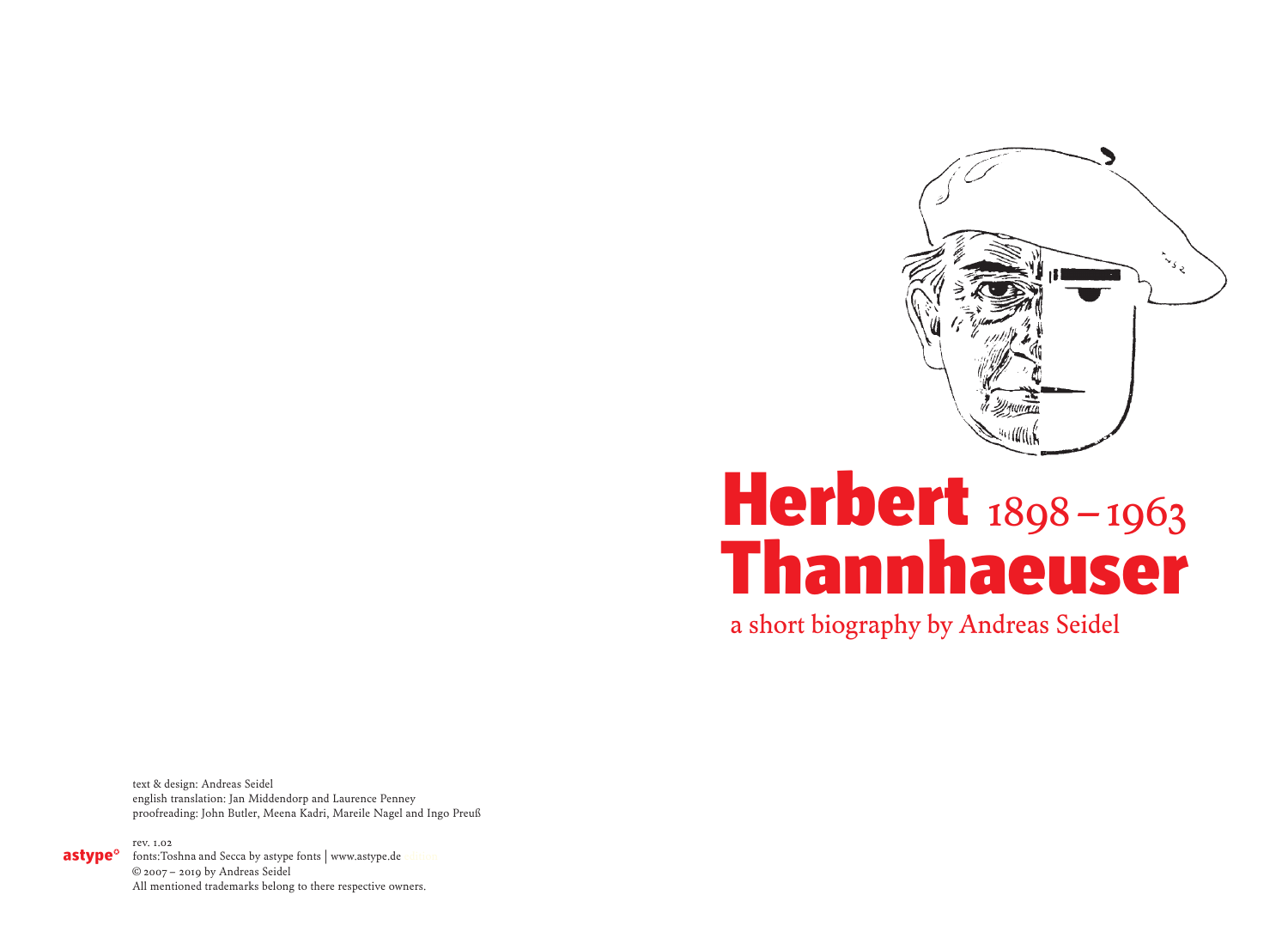

Die Liebe zur Write for ifor high Ustage innum in Dur Liebe jur draft. Der Fifikkingther will not pinn bight forgingen der Frank vin univer Revid für ihre grazbiffe fifficially Haffen. Ob so in suffgereams over in arbeito. Klaid of - as foll five prime franch not für finn zut ffon fin.

*Love of typography is ultimately motivated by love of language. When making a new typeface, a type designer creates new clothes for the graphic representation of language. Regardless of whether it is a working smock or an evening gown – it should be suited to its purpose and its time.*

Herbert Thannhaeuser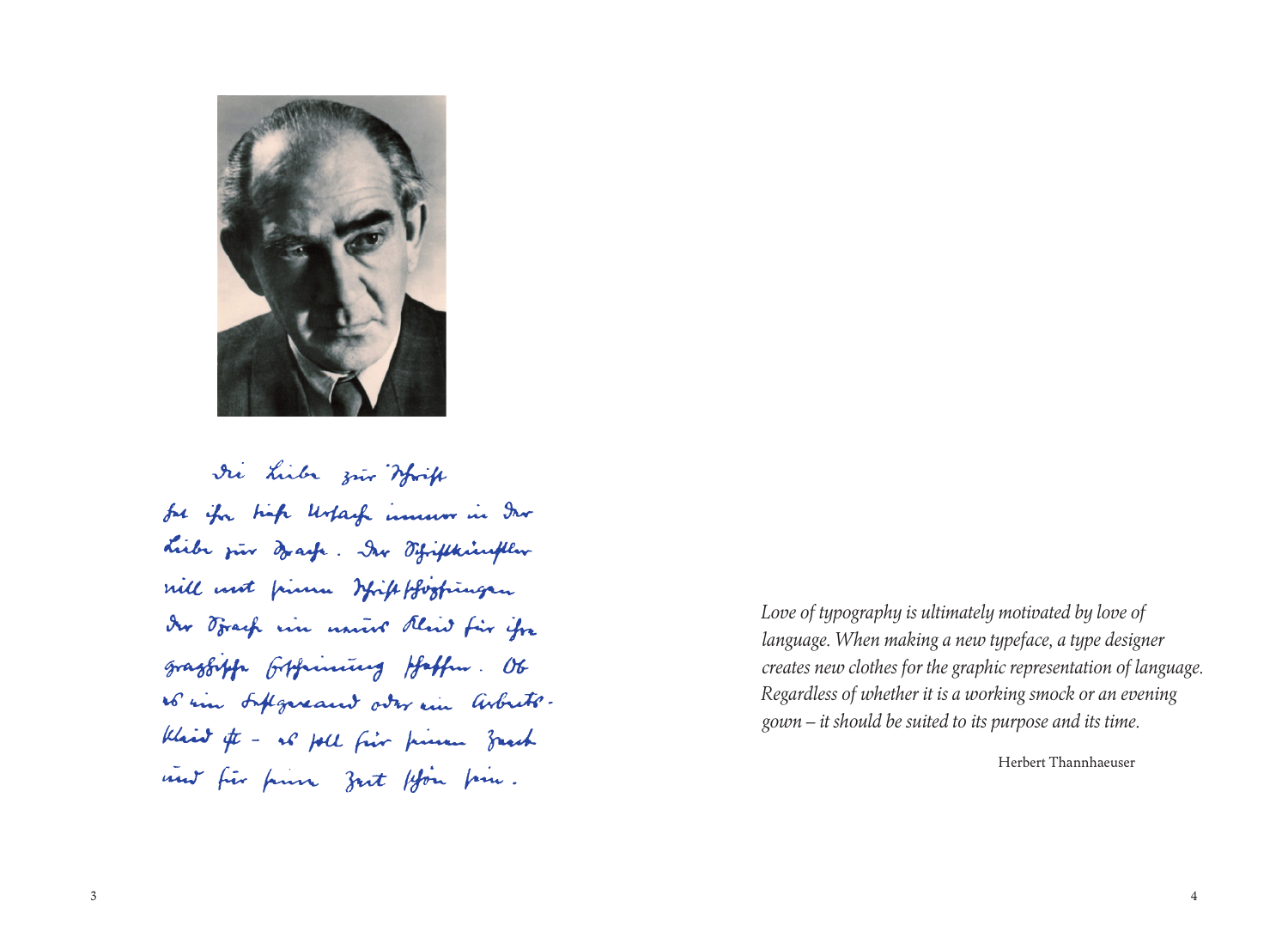## Herbert Thannhaeuser 1898 – 1963

*The early years, 1898* – 1922 **We** Herbert Thannhaeuser was born in the Weißensee district of Berlin on December 2, 1898 as one of five children, his siblings being three brothers – Albert, Max and Walter – and a sister, Selma. The family faced difficult economic times. The father, a weaver and miller from Silesia, found only occasional employment as an unskilled worker. The children were therefore obliged to contribute to the household income from an early age. The young Herbert is known to have worked as a newspaper boy delivering *Vorwärts*, a leftist daily that still exists today as the newspaper of the Social Democratic Party (SPD). One can assume that Herbert's drawing talents were apparent at an early age: on April 1913, aged 14, having attended school for eight years, he was apprenticed as a porcelain painter to Max Huhn in the Schöneberg district of Berlin. A year later this training was interrupted as Thannhaeuser left the Huhn workshop *to work in a different profession*, as stated in the testimonial he received at his discharge. On July 1914 he was admitted as an apprentice to the Berlin studio of the painter Ernst Deutsch who would later become famous under the name Ernst Dryden.

 Ernst Deutsch was a graphic artist from Vienna, born into a Jewish family in 1887. Charismatic, smart and ambitious, Deutsch made his appearance in Berlin around 1910 and soon became a sought-after commercial artist. He had a penchant for drawing scenes from the decadent Berlin society, specializing in women and fashion. His 1912 poster for Salamander shoes, showing only the stylized legs of three identical women in long red dresses, became an icon of the era.

 For two years Herbert Thannhaeuser worked in the Deutsch studio, the equivalent of what we would now

call an advertising agency. Here, at one of the first Berlin studios of its kind, he must have had ample opportunity to develop his drawing talents and get to know all aspects of the graphic trade. His discharge testimonial of 1916 states that he was able to work independently as a draughtsman. Following this, Thannhaeuser landed his first salaried job as a layout man for advertisements at the Ullstein publishing house.

 The World War that started in 1914 had a claim on young Thannhaeuser. He was called up for military service in 1917 and was subsequently wounded in France. He recovered from his injuries in a Berlin hospital, where he was still staying at the end of the war. In early 1919 he was dismissed from military service.

 Little is known about Thannhaeuser's professional activities between 1919 and 1922. He married Gertrud Kruse in 1920 and in the same year his son Walter – who would be his only child – was born. In 1922, with the German economy recovering, he landed a position at the newly founded printing company Erasmusdruck Brüder Krause in Berlin.

*The commercial artist, 1922 – 1933* ¶ Erasmusdruck was a spin-off of the advertising department of Max Krause Briefpapiere, a prestigious company established in Berlin in 1865. Founder Max Krause had begun as a modest paper sales agent and had founded his own company with the aim to further process the paper that up to then had only been sold by the roll or sheet. The Max Krause company grew at a steady pace, supplying anything from simple stationery to artistically sophisticated luxury theme editions. After the First World War, business sagged and the 'R' (advertising) department took on an increasing amount of outside commissions. It was finally spun off as Erasmusdruck in late 1921.

 As an in-house designer at Erasmusdruck Thannhaeuser gained an insight into the working process of a large-scale graphic company, with its own modern printing works. Erasmusdruck prospered, playing a pivotal role in the upswing of the Berlin printing and advertising industry. In 1925, at only 27, he became artistic director of the company, changing his status from employee to independent designer. This was to give him the freedom to take on assignments from other clients as well, a freedom he would not relinquish for the rest of his life.

 Thannhaeuser's first major typographic job was an Erasmusdruck type specimen, which was published in 1928 and received ample attention in the January 1929 issue of German's leading trade magazine *Gebrauchsgraphik*, showing several reproductions from the book. There is little doubt that his experience at Erasmusdruck, where the design of ornaments and lettering was part of his daily work, prepared him for his first masterpiece as a type designer. In 1928 D. Stempel AG of Frankfurt, one of the country's largest typefoundries, brought out his ADASTRA as part of its foundry type collection. The typeface was expanded with swash initials and ornaments in 1931. His first text typeface, to which he proudly gave his own name, was published in 1929 at Schriftguss AG of Dresden. The fact that the typeface was published by a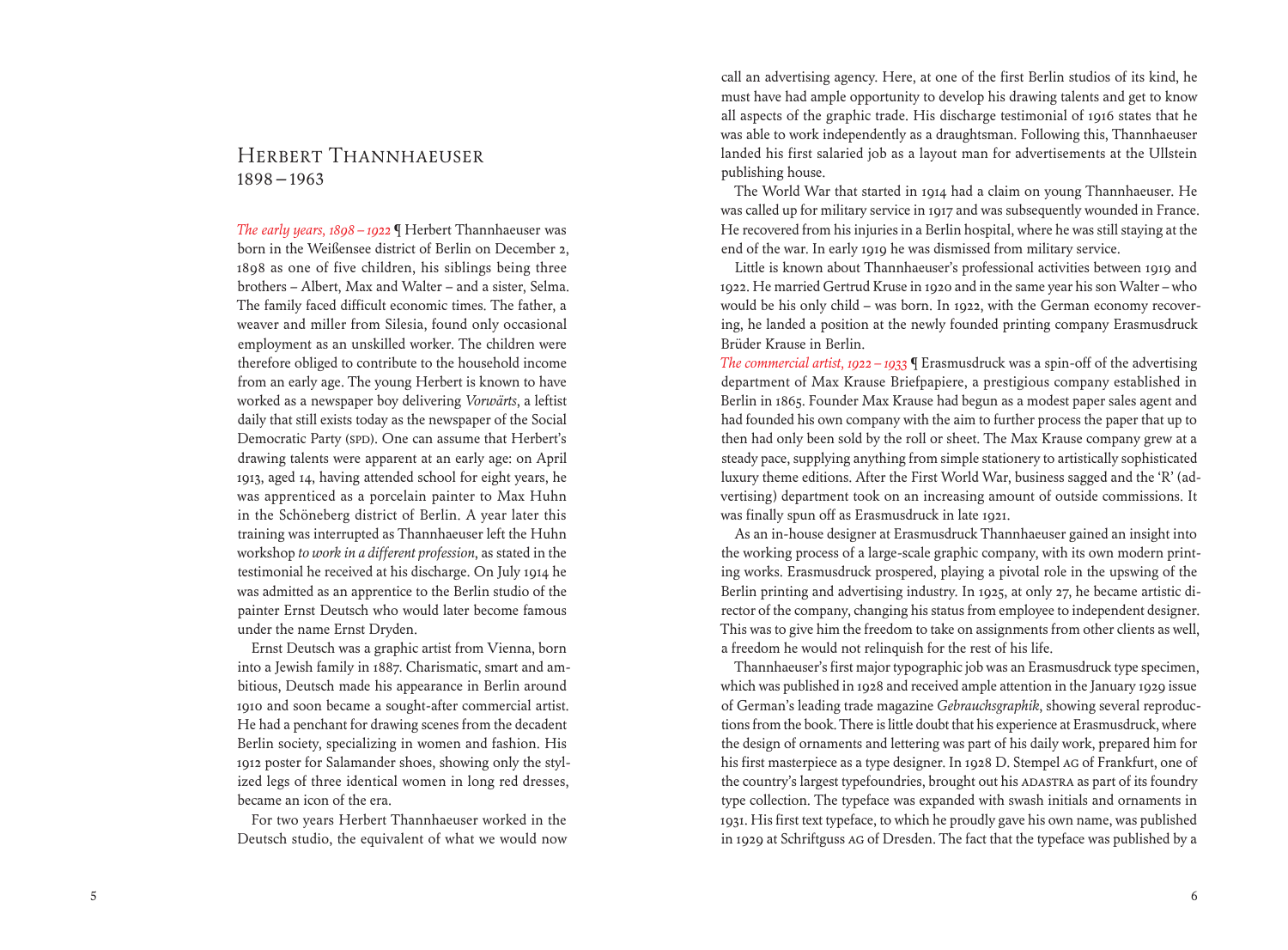small typefoundry, rather than D. Stempel, may be explained by the circumstance that D. Stempel already offered a similar typeface – Mundus-Antiqua, designed by fellow Berliner Wilhelm Schwertdner – that sold quite well. The THANNHAEUSER-SCHRIFT was not as commercially successful, although around 1933 it was expanded with an italic and a semi-bold weight along with a set of initials.

 Next, the D. Stempel company commissioned Thannhaeuser to design a new, almost serifless oldstyle called Buik, for which the contract was signed in 1929. In 1930 the Schelter & Giesecke foundry of Leipzig published Parcival-Antiqua, a display oldstyle based on classicist models, for which the company launched an extraordinarily expensive campaign. To Thannhaeuser this collaboration opened the door to a lifelong working relationship with the Leipzig foundry. In 1933 he was appointed artistic consultant to Schelter & Giesecke.

*The type designer, 1933 – 1951* ¶ The name Schelter & Giesecke stood for much more than a typefoundry. The company also manufactured printing presses, elevators and dumb waiters / hoists. In production capacity and market power, its type foundry did not compare to Germany's Big Three – David Stempel AG of Frankfurt, Hermann Berthold AG of Berlin and Bauer of Frankfurt. During the first years of Thannhaeuser's consultancy, the company's limited means only allowed the launch some display typefaces into the booming advertising market: HERMANN GOTISCH and WERBEDEUTSCH in 1934, GRAVIRA and GROßDEUTSCH in 1935.

 In 1934, the city of Berlin commissioned Thannhaeuser to completely rework the Schelter & Giesecke Schulfraktur – a schoolbook blackletter face – in order to make it suitable for use on Berlin street name signs. Work on this assignment would protract until well into the 1940s. Following the 1941 *Normalschrifterlaß* (or Bormann Decree) which imposed a ban on Fraktur, the assignment was reformulated in 1942. Thannhaeuser now drew an oldstyle alphabet. Documents attest that the signage typeface was completed and the final artwork was sent to the relevant authorities. The latter assured him that they would only use the typeface for the Berlin signage and that all other copyrights would remain with him. In spite of a newspaper article, published in the Berlin *Tagesspiegel* of November 27, 1946 and announcing 'new street signs in Berlin', there is reason to doubt whether Thannhaeuser's alphabet was ever adapted on a large scale. It also seems that the striking sans serif street sign alphabet, which has remained in use to date in the Western part of the city, was already in use in 1926. Unfortunately there is no graphic reproduction of the typeface in Thannhaeuser's legacy, which would have made it easy to clarify the exact circumstances. It is a matter that awaits further investigation.

 At the time of receiving the original assignment for the street sign alphabet, one of Thannhaeuser's major projects was the design of the aforementioned Buik, an almost serifless narrow oldstyle, which was steadily progressing in 1931 – 1934. Thannhaeuser presented one proposal after another and D. Stempel manufactured several trial cuts. There is evidence of trial proofs having been made for semibold

and bold condensed versions of Buik in 1931, for a Buik body text face in 1933 and Buik italic in 1936. So when D. Stempel finally decided against incorporating Buik in its type collection, this must have come as quite a disappointment to the designer. A contract found in his papers informs us that Thannhaeuser received a total of 6,000 Reichsmark for the Buik designs, including the ornaments, which seems fair recompense considering that the family was never published. However, the compromise implied that the designer would miss out on the regular royalties he would have obtained from sales; the fee he usually charged for a type design was 1,000 RM plus a two percent share on gross turnover on future sales. Attached to nearly each of his contracts is a photographic reproduction of the type design in question, which Thannhaeuser made in his own darkroom.

 Although several of his jobbing faces were well received, Herbert Thannhaeuser's ambitions were not limited to display type – he wanted to create workhorse typefaces. Being an admirer of the lettering artist Rudolf Koch, he designed a blackletter text face that was published as THANNHAEUSER-FRAKTUR by Schelter & Giesecke in 1938, complete with a semibold as well as initials. Apparently the new typeface was based on the reworking of the Schelter schoolbook blackletter which Thannhaeuser had originally developed for the Berlin street signs. A clear, no-frills blackletter, the typeface was produced as foundry type as well as for hot metal typesetting (matrices) and met with considerable success. The family was expanded with a condensed semibold version in 1939. In the same year the Schelter & Giesecke foundry published his display typefaces Kornett and Kurier – Kornett being a lighter version of Kurier.

 Throughout the 1930s, Thannhaeuser had a steady income thanks to his freelance assignments and to his income from royalties. During this period he moved to Kleinmachnow, a municipality bordering on the Berlin district of Zehlendorf. He invested his money in contemporary art, assembling what came to be known as the 'Thannhaeuser Collection'. Besides his work as a typographer he worked as a designer and consultant for several companies and brands such as Deutscher Sparkassenverband (Savings Bank Association), Deutsche Angestellten Krankenkasse (Employees' Health Insurance), Aral travel services and the Uralt Lavendel brand. In 1934, after twelve years, the collaboration with Erasmusdruck ended, and Thannhaeuser became consultant to the Berlin printing company Graphische Betriebe H. S. Hermann-Büxenstein. From 1937 the company operated as Ernst Steiniger Druck- und Verlagsanstalt, and published the conservative satirical magazine *Kladderadatsch*. That year Thannhaeuser left the company and he became consultant to the Carl Werner company in Reichenbach, Vogtland County.

 After the start of the Second World War, the 42-year-old Thannhaeuser was once again drafted into military service. He had completed his designs for the Meister-Antiqua and had begun working on Technotyp. During the war years,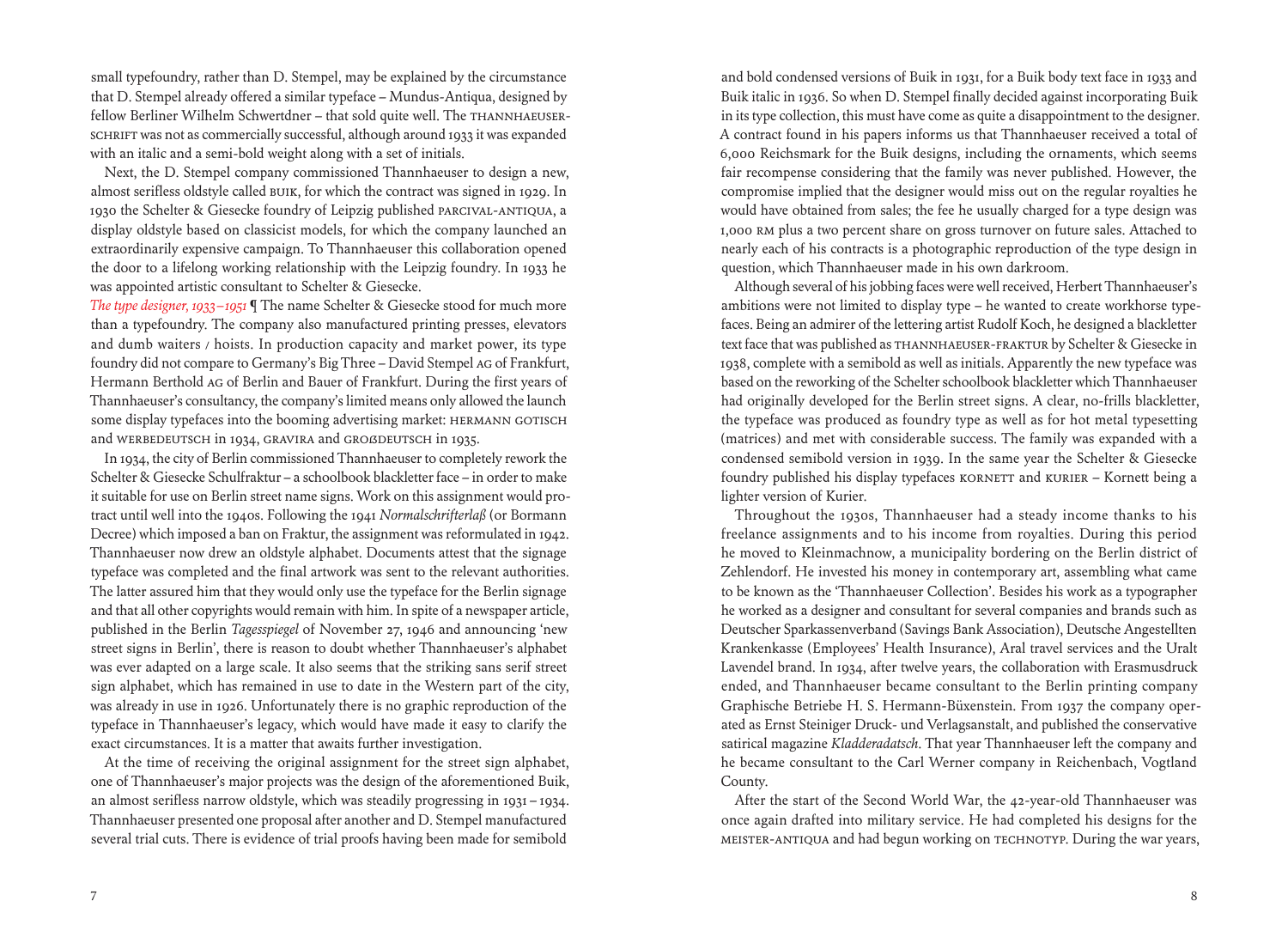he was assigned to the propaganda department where, in the rank of lieutenant, he was given the opportunity to familiarize himself with the workings of typesetting machines. In 1943 he signed a contract with the Mergenthaler typesetter factory in Berlin for Europa-Antiqua. Thannhaeuser had designed this typeface with the special constraints of Linotype linecasting machines. Both the foundry type version and the display sizes were to come out with Schelter & Giesecke – just like most of his other typefaces.

 In 1945 he was taken prisoner by the American forces, physically unharmed. He wrote the following letter to D. Stempel in Frankfurt on November 22, 1945 from a prison camp near Reims, France:

#### *Dear Sirs,*

*Assuming that your company has endured the times, and that among the gentlemen present some will be familiar with me or my work, I would like to ask you to help me to the best of your possibilities in giving notice to my family and if necessary also inform the Mergenthaler company of my present situation. I am in American custody in France, I am in good health, sufficiently fed, treated fairly and I can work within my trade.*

 Imprisonment by the Russians followed American captivity. Thannhaeuser was interned in the former concentration camp Sachsenhausen (Berlin) until his 'innocuousness' had been established and he was released on September 1, 1946 as being 'denazified'. During these days of imprisonment he wrote most of the sonnets which his wife was to publish years later. The house in Kleinmachnow had meanwhile been used by Russian soldiers, and a large part of the art collection disappeared in the process. Nevertheless, his family had ridden out the war years relatively well. Their property was given back to them; his wife Gertrud and his son Walter – the latter also in Russian captivity – had survived. Yet the time had not yet come to take up typographic activities again. Berlin had suffered enormous damage, and the Mergenthaler typesetter factory was in ruins. His Europa oldstyle could not be put into production. The Dresden factory of Schriftguss had been damaged as well. The type founding department at Schelter & Giesecke, the only typefoundry in Eastern Germany that had remained virtually intact, was seized and dismantled by the occupying authorities. So it was that Thannhaeuser first began working as a consultant and draughtsman for several Berlin publishing houses. For the years 1946 – 1948 there is evidence of him working for the publishing companies Transmare, Deutsche Buchvertriebs- und Verlagsgesellschaft and Williams & Co. – known for its children's book series *Williams Jugendhefte*.

 Thannhaeuser established himself in Berlin's Russian zone. After all, most of his past as a type designer had taken place in the Eastern part of the country, as would his future activities at what used to be Schelter & Giesecke. That company now became the VEB Buchdruckmaschinenwerke, i.e. People's Enterprise Book Printing Machine Works. Kleinmachnow, where his house was located, was also in the East.

 Like so many independent professionals in East Germany, he was often obliged to justify his activities to the authorities. For example, in a letter to the editors of the newspaper *Neues Deutschland* (for which he would later design the masthead), dated January 4, 1948, he related the following in connection with an article titled 'Checking up on the Intellectuals':

*'Hampel and Pampel' [fantasy names taken from a nursery rhyme] are living at the Employment Office as well. They want to ascertain whether I am perhaps underemployed. It is a well-known fact that every artist is a lazybones. Neither the turnover declaration, nor the pieces themselves that the 'repatriate' has created during many hours of hard work can convince 'Hampel and Pampel'. They simply tell me: 'An artist can make that income in two hours. And it is useless to show me your work, I can't see from that if you're underemployed or not.' Really, this is not a joke, this is what happened to me! I invited 'Hampel' to witness my daily work while producing the Winnie the Pooh issue of 'Williams Jugendhefte' and count the number of hours needed to provide a worker's child with a properly and pleasingly laid out 75-Pfennig piece of entertainment. Just once more, 'Pampel' has granted mercy instead of letting justice take its course, and I can continue working as a graphic artist, a profession which has now even been registered, and I am not obliged to apply for a job buying empty bottles for a perfume merchant.*

It must have been for reasons such as these that Thannhaeuser joined the Kulturbund (Cultural Federation) on January 30, 1947 and later became a member of the Verband Bildender Künstler Deutschlands (VBKD), the German artists' association which developed out of the Kulturbund. He usually avoided any political commitment and only got involved with political structures when this was absolutely necessary for the continuity of his work as a freelance artist.

 The currency reform of June 21, 1948 and the introduction of the Deutsche Mark (DM) in the Western zones put the East under heavy pressure; a lasting split became conceivable. The reform also hindered free trade between the Western and Eastern zones. Certain important industrial products, including foundry type and matrices for linecasting machines, suddenly became unavailable to companies in the East. This resulted in an immediate scarcity of type: from now on the total demand for new and fashionable type had to be met by the production facilities at the former Schelter & Giesecke typefoundry and the former Schriftguss Dresden, which now traded as KG. In many cases, newly founded type was only provided in exchange for scrap metal.

 1948 is also the year in which Thannhaeuser's Technotyp, for which the earliest drawings had been made in the pre-war years, made its first appearance. Technotyp,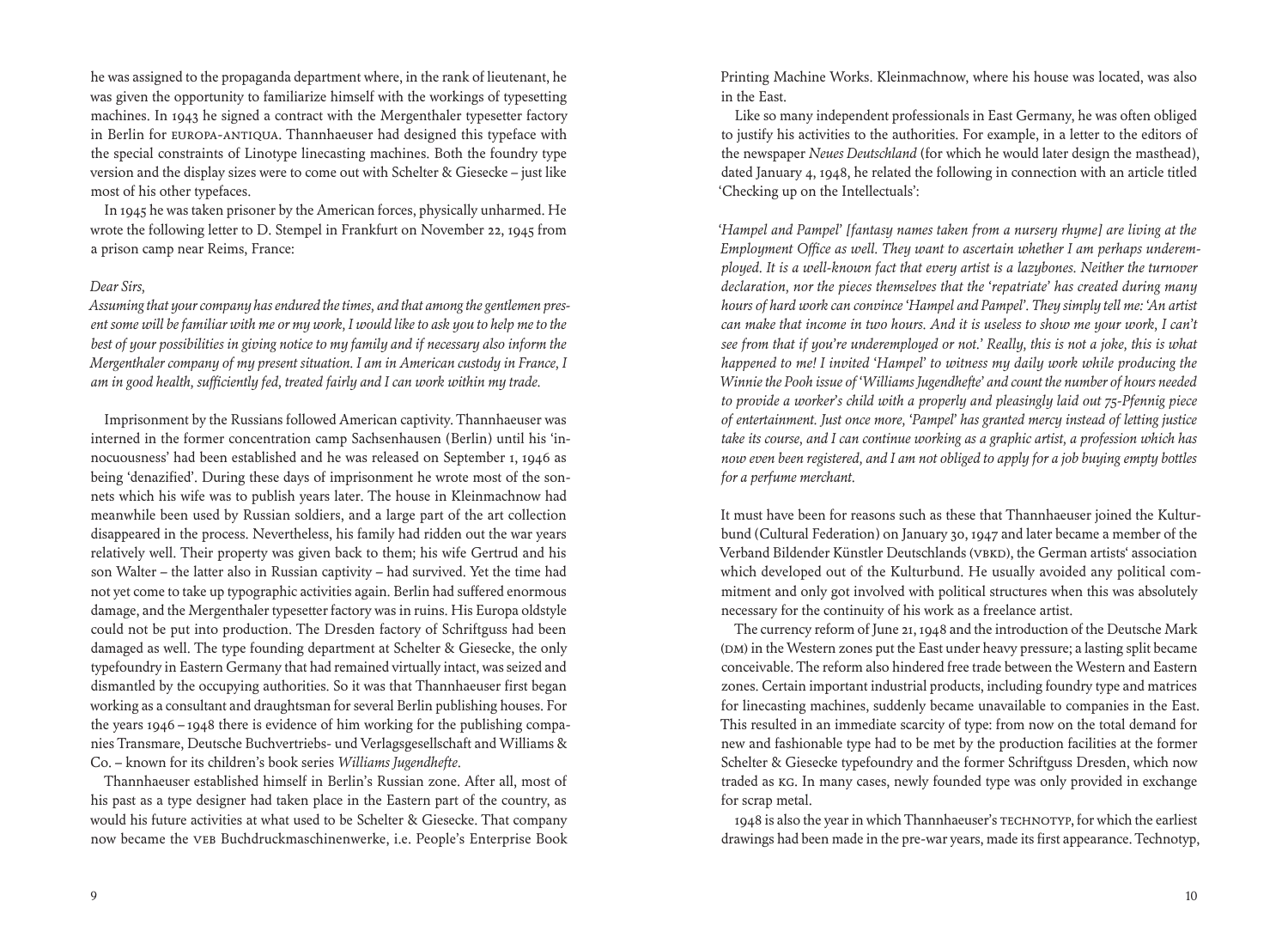an Egyptian, can be regarded as Thannhaeuser's answer to successful slab-serifs which the large foundries had published in the 1930s, such as Memphis (Stempel), City (Berthold) and Beton (Bauer). The bold weights of Technotyp would become especially popular among designers in East Germany. As the time he was able to spend on type design was gradually increasing again, Thannhaeuser worked hard to complete his unfinished typefaces and to transfer the contracts signed with typefoundries in the pre-war years to the companies that had succeeded them, and renew these contracts. With the Soviet blockade of West Berlin between 1948 and 1949, as well as the declaration of the Constitution and the first parliamentary elections in West Germany, the division of Germany became a fact. These events did not leave the Thannhaeuser family unperturbed. Herbert's son Walter, who had been forced to work as a miner in Russian captivity, did not see a future for himself under the socialism of the newly formed German Democratic Republic (GDR); he decided to relocate to West Berlin.

 In May 1951 the former type founding department of Schelter & Giesecke in Leipzig, which was now part of Buchdruckmaschinenwerke, was merged with VEB Schriftguss in Dresden by ministerial decree. Schriftguss had already begun producing its own matrices in order to be less dependent on West German suppliers. In the West, Linotype GmbH – the former Mergenthaler factory – offered a broad program of hot metal typefaces, comprising Baskerville, Bodoni, Candida, Excelsior, Garamond, Norddeutsche-Antiqua, Palatino, Ratio Latin, Trajanus, Memphis, Neuzeit-Grotesk and Erbar-Grotesk. At Schriftguss in Dresden the restart was more modest, with the development of an impersonal (in the good sense of the word) workhorse oldstyle for newsprint called Primus (1950). This was the first original hot metal typeface of the GDR. Primus was followed by other type designing projects, such as the adaptation of two of Arno Drescher's typefaces, originally designed as foundry type for Schriftguss: Super-Grotesk (1950) and Fundamental-Grotesk (1952).

*The Master, 1951 – 1963* ¶ In October 1951, the Ministry of Light Industry appointed the 52-year-old Thannhaeuser as artistic director of the united typefoundries, for which a new name was introduced that same month – Typoart. Much later, his wife Gertrud would allude to Thannhaeuser's role in the merger in a letter accompanying the memorial book dedicated to her husband: *… It was not my task to mention the fact that the merger of the typefoundries in Leipzig and Dresden into one company was instigated by my husband, and that the naming of VEB Typoart was his work as well.*

 One of the new company's first transactions is the signing of a licensing agreement between Typoart and Herbert Thannhaeuser, dated October 1, 1951, in which it was stipulated that quarterly royalties on all sales revenues be paid to the designer for each of his type designs in the Typoart program, to the sum of five percent on foundry type and 2.5 % on hot metal typefaces for a period of 30 years after publication. The contract covered his typefaces Parcival-Antiqua (1930), Thannhaeuser-Schrift (1932), Hermann-Gotisch (1933), Gravira (1935), Kurier (1939), Thannhaeuser-Fraktur (1939), Meister-Antiqua (1949), Technotyp (1949) and Europa-Antiqua. The dates are noteworthy in being somewhat different from the publication dates that are usually mentioned. In the case of Thannhaeuser-Schrift there was obviously some simplification, as it made its debut in 1929 and was expanded in 1933 and 1934.

 His Meister-Antiqua was not officially listed at Typoart until 1952. The listing of Europa-Antiqua is remarkable as well, as the typeface had originally been part of an agreement with Mergenthaler-Linotype. It was now part of the new contract; as the lack of a publication date indicates, the typeface was still awaiting adaptation. Europa-Antiqua had been predestined to be a typeface for linecasting matrices and for newsprint, but in the Typoart program this department had already been covered by typefaces such as Primus, Super-Grotesk and Fundamental-Grotesk. What was needed most was a selection of classic book faces to cover all aspects of book production. In a brochure that was published as an insert of the trade magazine *Papier und Druck* (No. 2 of 1952) Thannhaeuser presented the new company Typoart, as well as his typefaces Meister-Antiqua and Technotyp.

 Although these typefaces were new, their spirit belonged to a long-gone past. Meister-Antiqua did not suit the tastes of an era with which typefaces like Palatino (1950) by Hermann Zapf or Trump-Mediäval (1954) by Georg Trump were more in tune. Something similar can be said of Technotyp which, just like its counterparts such as Memphis (1929), City (1930) or Beton (1936), epitomized the zeitgeist of the 1930s. Nevertheless, for want of alternatives in the isolated East German market these typefaces were widely used.

 In 1952 Typoart published the Erler capitals, named after the master punchcutter Otto Erler (1890 – 1965), who had started at Schelter & Giesecke as an apprentice and had cut most of Thannhaeuser's typefaces. Thannhaeuser was commissioned to design classic book faces for linecasting machines. His GARAMOND, published in 1955, was a reinterpretation of a historical model. Issued as matrices for use on Linotype linecasting and Monotype matrix case machines as well as foundry type, the Garamond met with critical acclaim among specialists and was regarded one of Thannhaeuser's most successful designs. Some, of course, have criticized the straight-lined character of this interpretation; but in any case the italic of the foundry type version should be above any reproach. If it is of little consequence today, then this is not only due to the lack of an adequate digital version; it is also because the Typoart Garamond was so widely used in GDR times that typographers became fed up with it. Of course, the choice of digital typefaces designed in the Garamond style is huge; yet Thannhaeuser's was not only appropriate for its time but is still beautiful today. We must also take into consideration the fact that designing classic typefaces for linecasting matrices was always a compromise.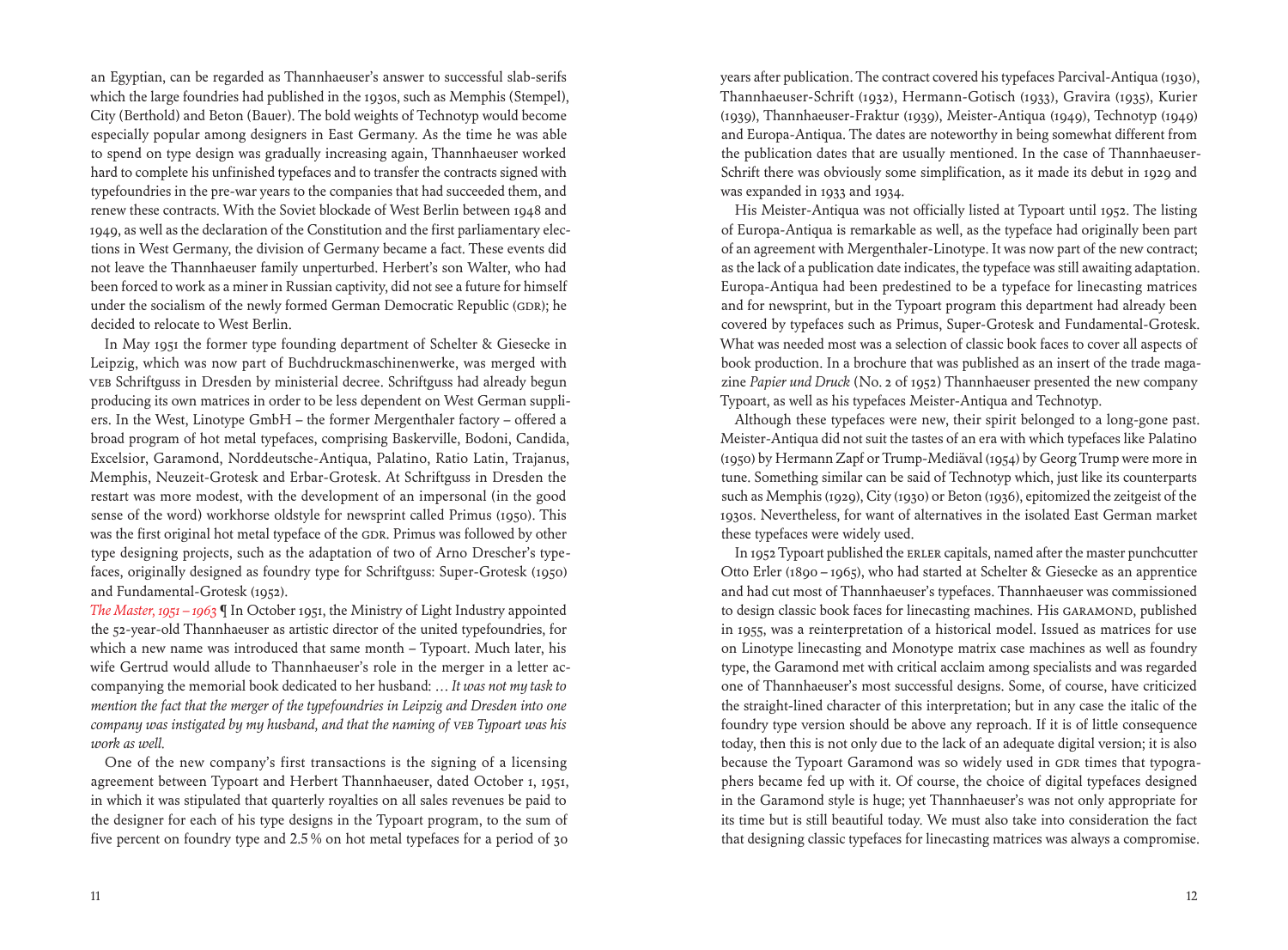Therefore, we should not blame the designers or punchcutters of those days for the deformations of the text sizes, or accuse them of incompetence. For economic and technical reasons, the text sizes of the foundry type versions were usually designed to be compatible with the linecaster versions. Therefore, to judge the artistic execution of a typeface, we should only look at the foundry type version, sizes 14 point and higher, as no linecaster matrices were made for these sizes.

Thannhaeuser's LOTTO, an advertising typeface was published in the same year as Garamond: 1955. In addition, the designer was working on a DIDOT interpretation that was hoped to become as successful as Garamond as a typeface for all typesetting systems. However, it did not meet with much approval when published in 1958. It was generally found to be too contrasted, i.e. too thin in the main text sizes. This 'flaw' is common to most interpretations of the classicist (modern face) model, from the originals to virtually every digital reinterpretation of classicist types. There is a fundamental paradox in the exercise of designing a classicist typeface for text sizes, i.e. for 6 – 12 point. These typefaces owe their precious and timeless character to a few unique stylistic features – the sharp contrast, the interplay between thin and thick strokes; and it is precisely this interplay that must be eliminated in order to obtain a good and readable workhorse typeface. Any critical evaluation of Thannhaeuser's Didot should be put into this perspective.

 Once Typoart had published a small collection of hot metal typefaces for book and newspaper printing, Thannhaeuser had the opportunity to return to his design for Europa-Antiqua, an oldstyle that had originally been drawn for Mergenthaler during the war years. Published in 1958, its linecasting version offered a welcome alternative to the sturdy but 'faceless' Primus. Again one may be tempted to argue against the typeface, for similar reasons as with Meister-Antiqua or Technotyp; yet LIBERTA-ANTIQUA, as the Europa oldstyle was now renamed, was new enough. Although as robust as Primus, it was an outstanding body typeface that was eminently readable – and not just on rugged newspaper stock. In larger sizes it assumed a character all of its own, which made it interesting enough to be used for advertising as well. The Liberta-Antiqua family, which in Thannhaeuser's body of work is on an equal footing with his Garamond, was further expanded in the following years, up to 1961. Of all his typefaces it is the one that, although strongly expressing his personality, most deserves to be described as 'timeless'. This is what defines a good workhorse typeface and what constitutes the highest praise for a type designer.

 In 1960 Herbert Thannhaeuser, who was never inclined to be a public personality nor was a member of the Socialist Party, received the Art Prize of the GDR; it was bestowed on him by the then Minister of Culture Alexander Abusch on March 10 of that year for his efforts in developing new type styles and typefaces.

 However, Thannhaeuser's person and work met with ample criticism as well. He simply wasn't the exemplary Communist and anti-Fascist. Nearing his retirement by now, Thannhaeuser did not really fit in with the 'new' socialist times any more. There were no direct attacks but some criticized, more or less openly, the unidirectional Typoart program on which he had so firmly set his stamp. There are indications that Albert Kapr was set up as his possible successor (although one can only formulate this, consciously, in speculative terms). Kapr embodied many things that Thannhaeuser could not offer. He was younger, had been an active anti-Fascist, held an academic title, had studied with Professor Ernst Schneidler in Stuttgart and had moved to the GDR because of his political convictions. He had worked as an instructor in Weimar and Leipzig, had networked and had created his Institut für Buchgestaltung (Institute for Book Design) in Leipzig. However, the two men were linked by a common passion: both were type designers in heart and soul. Together with his students and a few Typoart employees, Kapr developed a number of presentable and contemporary display and text faces that were produced as trial cuts outside the Typoart program. He presented these typefaces in a 16-page article in the trade magazine *Papier und Druck* (No. 1 of 1963). The piece must be considered an open declaration of war against the Typoart management and consequently against Thannhaeuser. An article like this would not have been conceivable without the consent of certain circles within the GDR that had interests in the matter. What followed was an open controversy on printing typefaces that was carried out in the subsequent issues of the magazine.

 It was finally decided to try to establish a collaboration between Kapr's Institut für Buchgestaltung and VEB Typoart. However, Herbert Thannhaeuser died unexpectedly on April 12, 1963 in Kleinmachnow. The discussions proceeded without him. One thing was clear: there were no more impediments for Albert Kapr to become his successor. Unsurprisingly, Kapr became Typoart's artistic director later that year. Herbert Thannhaeuser left no will. His widow, who inherited his house and land, soon moved to her son's family home in West Berlin. Typoart continues to fulfil its duties in paying royalties, now to his wife, his only heir. Thannhaeuser's last typeface, an oldstyle called Magna, was published posthumously on the occasion of the Spring Fair 1965. Less individualist than Liberta, Magna, too, is a text typeface designed for linecasting machines. It was to become a much-used typeface, especially for newsprint. After Thannhaeuser died, it took five years to realize the publication of a small commemorative volume of his sonnets; and it would not have happened at all had not his widow insisted with such tenacity.

 Thannhaeuser left to society a broad body of typographic work – an exemplary expression of its era. Throughout his career as a graphic artist, one of his main concerns had been not to work for an élite but for the masses. This self-imposed mission has been realized in countless newspapers, magazines and books, confirming Kurt Weidemann's maxim: *The art of typography is anonymous. It has its specialists, but it has no public of its own.*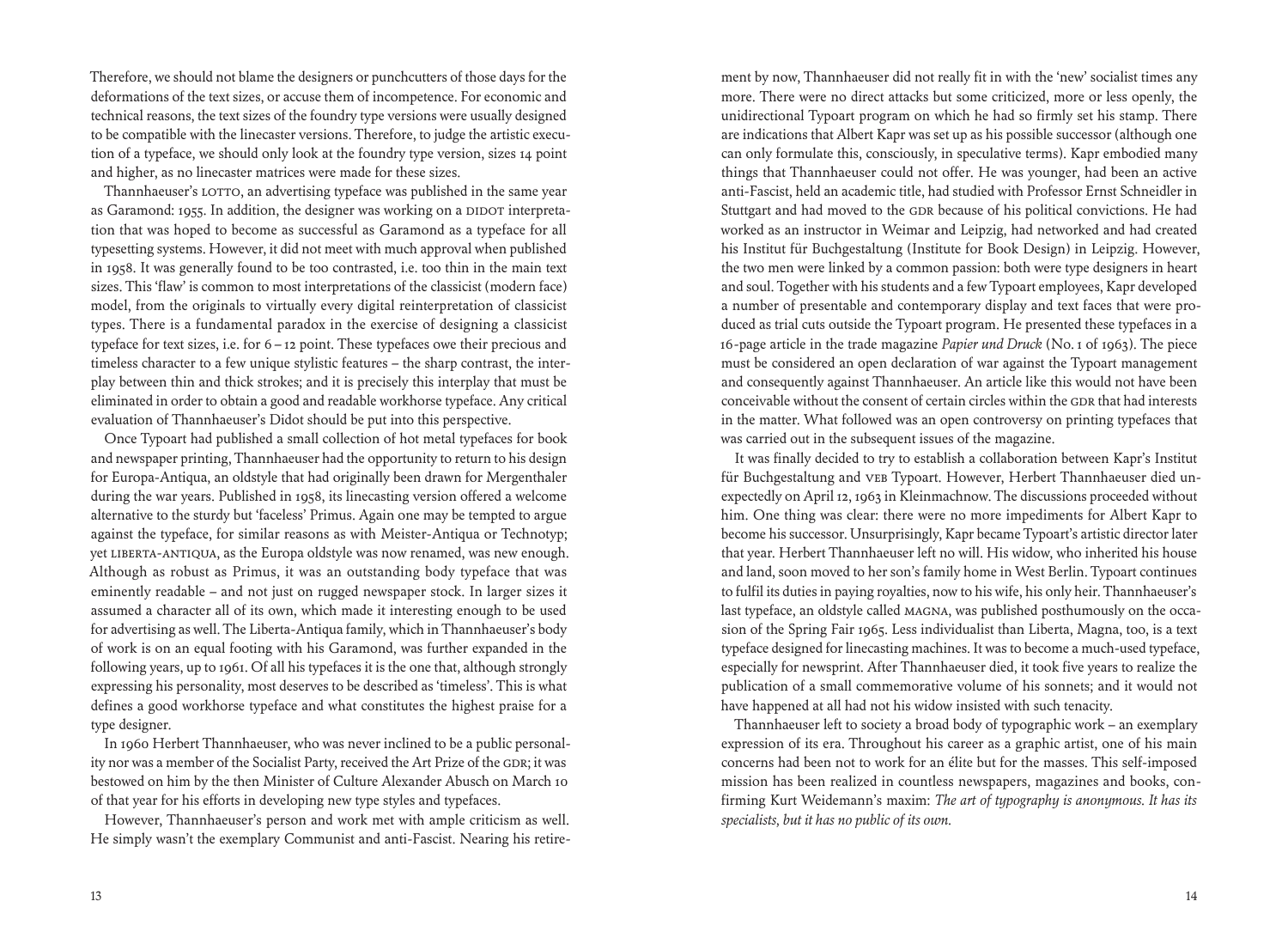Die Liebe zur Schrift hat ihre tiefe Ursache immer in der Liebe zur Sprache. Der Schriftkünstler will mit seinen Schriftschöpfungen der Sprache ein neues Kleid für ihre graphische Erscheinung schaffen. Ob es ein Festgewand oder ein Arbeitskleid ist – es soll für seinen Zweck und für seine Zeit schön sein.

Herbert Thannhaeuser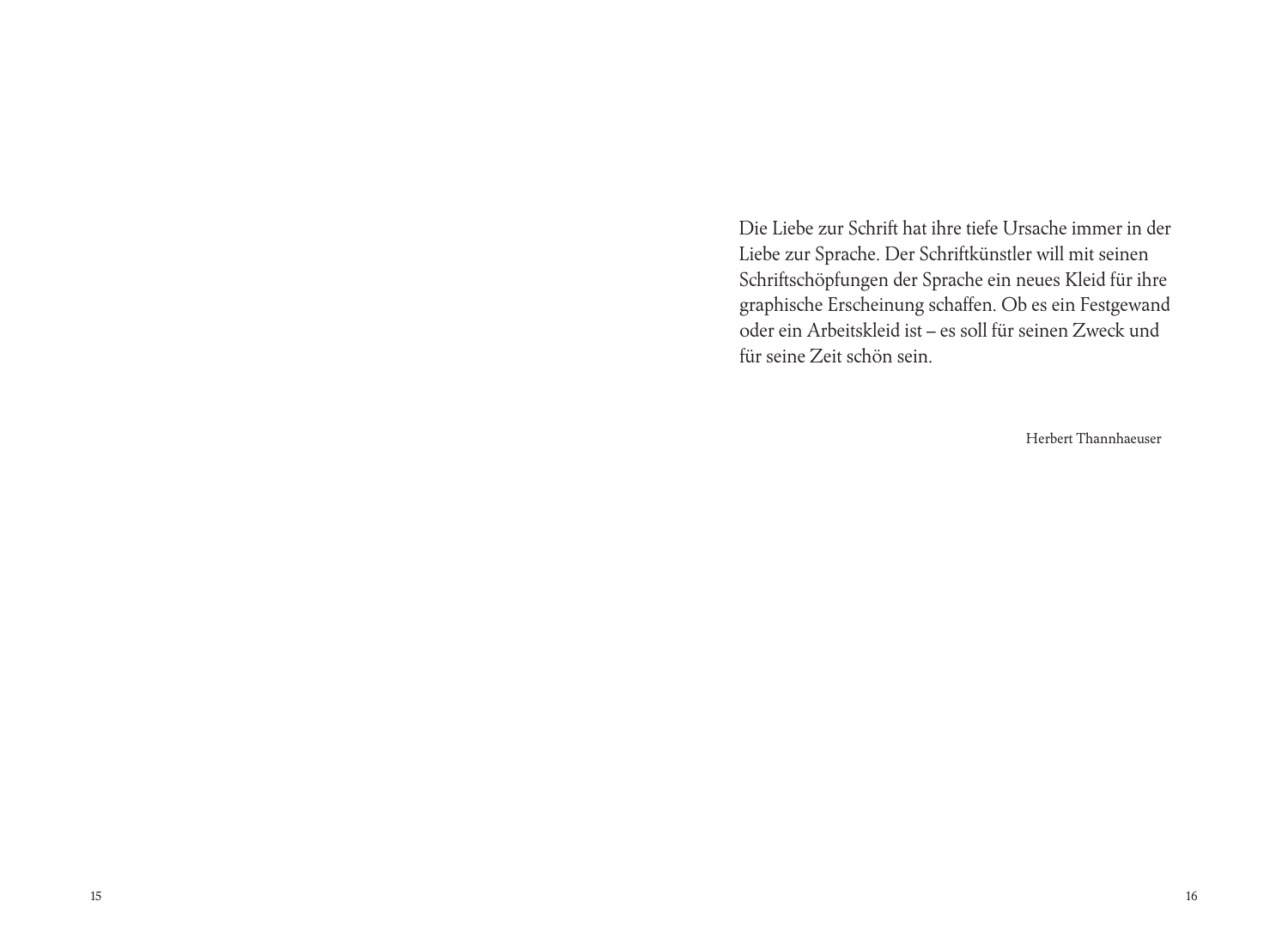## Herbert Thannhaeuser 1898 – 1963

*Die frühen Jahre, 1898 – 1922*¶ Herbert Thannhaeuser wurde am 2. Dezember 1898 in Berlin Weißensee geboren. Er war eines von fünf Kindern der in schwierigen wirtschaftlichen Verhältnissen lebenden Familie. Seine Geschwister waren die Brüder Albert, Max und Walter sowie seine Schwester Selma. Der Vater, ein aus Schlesien stammender Weber und Müller, fand in Berlin nur gelegentlich als ungelernte Kraft Arbeit. So müssen die Kinder schon früh zum Unterhalt der Familie beitragen. Über den jungen Herbert wird berichtet, daß er als Zeitungsjunge den *Vorwärts* austrug. Der *Vorwärts* war damals eine linke Tageszeitung und ist heute die Parteizeitung der SPD. Nach seiner achtjährigen Schulzeit begann er mit 14 Jahren im April 1913 eine Ausbildung zum Porzellanmaler bei Max Huhn in Berlin Schöneberg. Es dürfte demnach schon frühzeitig sein zeichnerisches Talent aufgefallen sein. Diese Ausbildung beendete er vorzeitig nach nur einem Jahr. Er verließ Max Huhn um – wie es in seinem Entlassungszeugnis heißt ‒ *in einem anderen Beruf zu arbeiten.* Im Juli 1914 trat er eine Lehrlingsstellung im Berliner Atelier des Kunstmalers Ernst Deutsch an, der später unter dem Namen Ernst Dryden bekannt sein sollte.

 Ernst Deutsch, ein aus der Stadt Wien stammender Grafiker mit jüdischen Wurzeln, charismatisch, gewandt und geltungsbewußt, tauchte in Berlin um das Jahr 1910 auf und wurde schnell zur gefragten Persönlichkeit in der Werbeszene. Mit Vorliebe zeichnet er die dekadente Berliner Gesellschaft, besonders aber Frauen und Mode. Eine Ikone dieser Zeit ist sein 1912 gestaltetes Plakat für die Schuhmarke Salamander, welches stilisiert nur die Beine dreier rot bekleideter Frauen zeigt.

 In jenes Atelier, was wir heute wohl als Werbeagentur bezeichnen würden, kam der junge Thannhaeuser und

blieb zwei Jahre. Zweifellos konnte er hier sein zeichnerisches Talent bilden und alle Belange des grafischen Gewerbes bei einer der ersten Adressen Berlins erlernen. In seinem Entlassungszeugnis von 1916 wird ihm bescheinigt, daß er als selbständiger Zeichner arbeiten könne. Daraufhin trat er eine Festanstellung im Atelier des Ullsteinverlages als Anzeigenzeichner an.

 Der seit 1914 flammende Weltkrieg forderte auch den jungen Thannhaeuser. Er wurde im Jahr 1917 zum Kriegsdienst eingezogen und in Frankreich verwundet. Seine Verletzung kurierte er in einem Berliner Lazarett, wo er auch das Kriegsende erlebte. Anfang 1919 wurde er vom Militär entlassen. Über die Zeit von 1919 bis 1922 ist wenig über sein berufliches Leben bekannt. 1920 heiratete er Gertrud Kruse und es wurde sein Sohn Walter – sein einziges Kind – geboren. 1922 ging es wirtschaftlich aufwärts und Thannhaeuser bekam eine Festanstellung bei der neu gegründeten Firma Erasmusdruck Brüder Krause in Berlin.

*Der Künstler, 1922 – 1933* ¶ Erasmusdruck war eine Ausgründung der Reklameabteilung der hoch angesehen Firma Max Krause Briefpapiere, die seit 1865 in Berlin ansässig war. Der Firmengründer Max Krause begann als einfacher Handelsvertreter für Papiere und machte sich später selbständig, um das bis dato von der Rolle oder Bogen verkaufte Papier schon vorher zu konfektionieren. Das Geschäft mit Briefpapier und den dazugehörigen Utensilien wuchs schnell und Krause lieferte alles, vom einfachen Schreibpapier bis hin zur thematisch, künstlerisch gestalteten Luxusedition. Nach dem ersten Weltkrieg ging das Geschäft zurück und die Abteilung »R« arbeitete immer mehr für externe Auftraggeber. Schließlich wurde sie Ende 1921 als Erasmusdruck ausgegründet.

 Als Hausgestalter bei Erasmusdruck gewann Thannhaeuser erstmals Einblicke in einen grafischen Großbetrieb, dem eine moderne Druckerei angeschlossen war. Erasmusdruck entwickelte sich gut und hatte führenden Anteil am Aufschwung der Berliner Druck- und Werbeindustrie. 1925 wird er mit erst 27 Jahren zum künstlerischen Leiter ernannt und wechselte von der Festanstellung zur freiberuflichen Tätigkeit. Diese Freiheit ermöglichte es ihm, für andere Auftraggeber tätig zu werden, eine Freiheit, die er zeitlebens nicht mehr aufgeben sollte. Die erste größere typografische Beachtung brachte ein Schriftmusterbuch der Firma Erasmusdruck, welches 1928 erschien und in der Zeitschrift *Gebrauchsgraphik* vom Januar 1929 mit dem Abdruck vieler Beispielseiten gewürdigt wurde. Es war vermutlich die Zeit bei Erasmusdruck, in der er täglich Schriften und Ornamente gestaltete, die ihn zu einer ersten Meisterschaft führte. Der Schriftgestalter in ihm trat immer stärker hervor und von dort an sollte er vorwiegend typografisch arbeiten. 1928 erscheint die Adastra, seine erste Schrift, die als Bleisatztype von der D. Stempel AG, Frankfurt am Main ‒ einer der größten Schriftgießereien jener Zeit – ins Programm aufgenommen wurde. Im Jahr 1931 wurde die Schrift durch Schwunginitialen und einem Schmuck ergänzt. All dies fiel in eine Zeit des wirtschaftlichen Aufschwungs, in der die Schriftgießereien neuen Schriftformen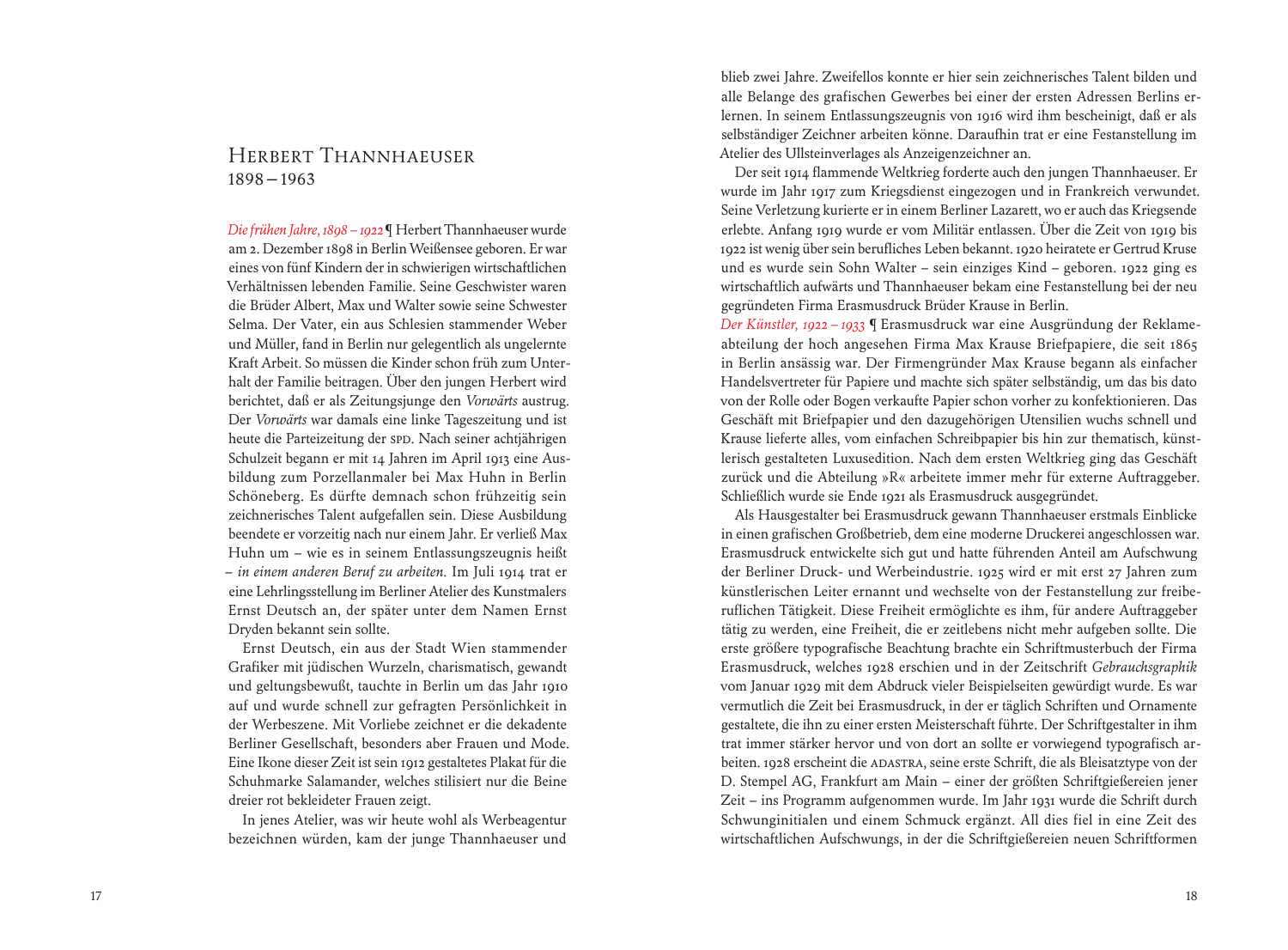gegenüber besonders aufgeschlossen waren und viele Werbeschriften in schneller Folge auf den Markt brachten. Thannhaeusers erste Werkschrift, der er voller Stolz seinen Namen verlieh, erschien 1929 bei der relativ kleinen Schriftgießerei Schriftguss AG aus Dresden. Warum diese Schrift nicht auch bei D. Stempel erschien, läßt sich vielleicht mit dem Umstand erklären, daß mit der Mundus-Antiqua ‒ vom Berliner Wilhelm Schwertdner entworfen ‒ schon eine ähnliche Schrift im Programm von Stempel vorhanden war, die sich auch gut verkaufte. Die Thannhaeuser-Schrift lief wirtschaftlich weniger gut, sie wurde um 1933 durch eine Kursive mit Initialen und einer Halbfetten ergänzt. Die Firma D. Stempel betraute Thannhaeuser mit dem Entwurf einer neuen fast serifenlosen Antiqua-Schrift, der Buik, deren vertragliche Wurzeln in das Jahr 1929 reichen. 1930 erschien bei der Leipziger Schriftgießerei Schelter & Giesecke die Parcival-Antiqua, eine außergewöhnlich aufwendig beworbene Werbe-Antiqua auf klassizistischer Grundlage. Diese Zusammenarbeit öffnete Thannhaeuser die Türen des Hauses, die für sein weiteres Leben immer offen stehen sollten. Thannhaeuser wurde 1933 künstlerischer Berater für Schelter & Giesecke.

*Der Schriftgestalter, 1933 – 1951* ¶ Die Schriftgießerei bei Schelter & Giesecke war jedoch nur ein kleiner Teil des Unternehmens. Der Name stand auch für ein Unternehmen, das insbesondere Druckmaschinen, Aufzüge und Fahrstühle herstellte. Von der Produktionskapazität und Marktmacht war auch diese Schriftgießerei nicht mit den großen Drei (der D. Stempel AG, Frankfurt am Main, der H. Berthold AG, Berlin und der Bauerschen Gießerei, Frankfurt am Main) vergleichbar. In den ersten Jahren reichten die Mittel nur aus, um am schnell expandierenden Werbeschriftenmarkt die Schriften HERMANN GOTISCH und WERBEDEUTSCH (1934) sowie die Schriften GRAVIRA und GROØDEUTSCH (1935) zu platzieren.

 Im Jahr 1934 bekam Thannhaeuser von der Stadt Berlin den Auftrag, die Schulfraktur von Schelter & Giesecke neu zu zeichnen, um sie als Vorlage für die Beschilderung der Berliner Straßennamen zu nutzen. Nach dem *Normalschrifterlaß* (Bormann-Erlaß) bzw. Frakturverbot von 1941 wird der Auftrag 1942 erneuert. Thannhaeuser zeichnete nun eine Antiqua-Schrift. Unterlagen und Belege zeigen, daß er sie auch abgeschlossen und die fertigen Schriftvorlagen an die entsprechenden Entscheidungsträger sandte. Diese sicherten ihm zu, die Schrift nur im Rahmen der Beschilderung Berlins zu verwenden, alle weiteren Rechte verblieben weiterhin bei ihm. Trotz eines Zeitungsartikels aus dem Berliner *Tagesspiegel* vom 27. November 1946, der von »neuen Straßenschildern in Berlin« spricht, gibt es Zweifel, daß die Schrift jemals zur breiten Anwendung kam. So soll die markante Berliner Straßenschilderschrift, wie sie bis heute anzutreffen ist, schon 1926 genutzt worden sein. Leider gibt es keine grafische Abbildung der Schrifttype im Nachlaß Thannhaeusers, was eine einfache Klärung des Sachverhalts ermöglichen würde. Dieses Thema harrt weiterer fundierter Nachforschungen.

 Die begonnene Schriftfamilie Buik, eine fast serifenlose, schmal laufende Antiqua, wurde weiterentwicklet. Thannhaeuser reichte Entwurf um Entwurf ein und es wurden Probegrade bei D. Stempel erstellt. So lassen sich Vorproben für eine halbfette und schmalfette Buik 1931, für eine Werkschrift Buik 1933 und Buik Kursiv 1936 nachweisen. Jedoch mußte die Enttäuschung groß gewesen sein, als sich Stempel gegen die Aufnahme in das Schriftenprogramm entschied. Ein Vertrag gibt Auskunft darüber, daß er insgesamt 6 000 Reichsmark für die Entwürfe zur Buik inklusive Schmuck erhielt, was trotz der ausbleibenden Übernahme eine ordentliche Entlohnung darstellte. Doch es entgingen ihm die regelmäßigen Lizenzeinnahmen aus dem möglichen Verkauf der Schrift. Im Allgemeinen berechnete er für einen Schriftentwurf ein Honorar in Höhe von 1000 RM plus einer zweiprozentigen Bruttoumsatzbeteiligung am späteren Verkaufserlös. Seine Schriftentwürfe reproduzierte er selbst fotografisch in seiner Dunkelkammer. So liegen fast allen Verträgen Fotoabzüge seiner Schriftentwürfe bei. Doch Herbert Thannhaeuser mochte nicht nur Schriften für die Werbung entwickeln, er wollte Werkschriften schaffen. Als Bewunderer des Schriftkünstlers Rudolf Koch entwickelte er eine Fraktur-Werkschrift. Diese erschien 1938 mit Halbfetter und Initialen bei Schelter & Giesecke als Thannhaeuser-Fraktur und dürfte aus der Überarbeitung der Schelterischen Schulfraktur hervorgegangen sein, die er ursprünglich für die Berliner Straßenbeschilderung zeichnete. Es ist eine klare, schnörkellose Fraktur, die auch für den Maschinensatz als Matrizenschrift erschien und vom Markt gut angenommen wurde. 1939 wurde sie durch eine schmalfette Version ergänzt. Im gleichen Jahr erschienen bei Schelter & Giesecke seine Werbeschriften KORNETT und Kurier, wobei die Kornett eine magere Kurier ist.

 Thannhaeuser verdiente durch seine Arbeit und die regelmäßigen Lizenzeinnahmen in den 30er Jahren gut. In dieser Zeit siedelte er nach Kleinmachnow um, eine Gemeinde, die an den Berliner Bezirk Zehlendorf grenzt. Sein Geld investierte er in zeitgenössische Kunst und es entstand die in Fachkreisen bekannte »Sammlung Thannhaeuser«. Neben seiner typografischen Tätigkeit arbeitete er als Gestalter und Berater für verschiedenste Firmen und Marken wie dem Deutschen Sparkassenverband, der Deutschen Angestellten Krankenkasse, dem Aral Reisedienst oder für die Marke Uralt Lavendel. Im Jahr 1934 endete die 12jährige Zusammenarbeit mit Erasmusdruck. Danach berät er die Firma Graphische Betriebe H. S. Hermann-Büxenstein, Berlin, die ab 1937 als Ernst Steiniger, Druck- und Verlagsanstalt firmiert und ab jenem Jahr das konservative Satiremagazin Kladderadatsch druckte. Diese Verbindung endete 1937 und er wurde Berater der Firma Carl Werner, Reichenbach im Vogtland. Nach dem Beginn des Zweiten Weltkriegs wurde der 42jährige Thannhaeuser 1940 abermals zum Kriegsdienst eingezogen. Die Entwürfe zur Schrift MEISTER-ANTIQUA waren abgeschlossen, die zur TECHNOTYP bereits begonnen. In den Kriegsjahren konnte er sich, im Rang eines Leutnants, in einer Propagandaabteilung, mit der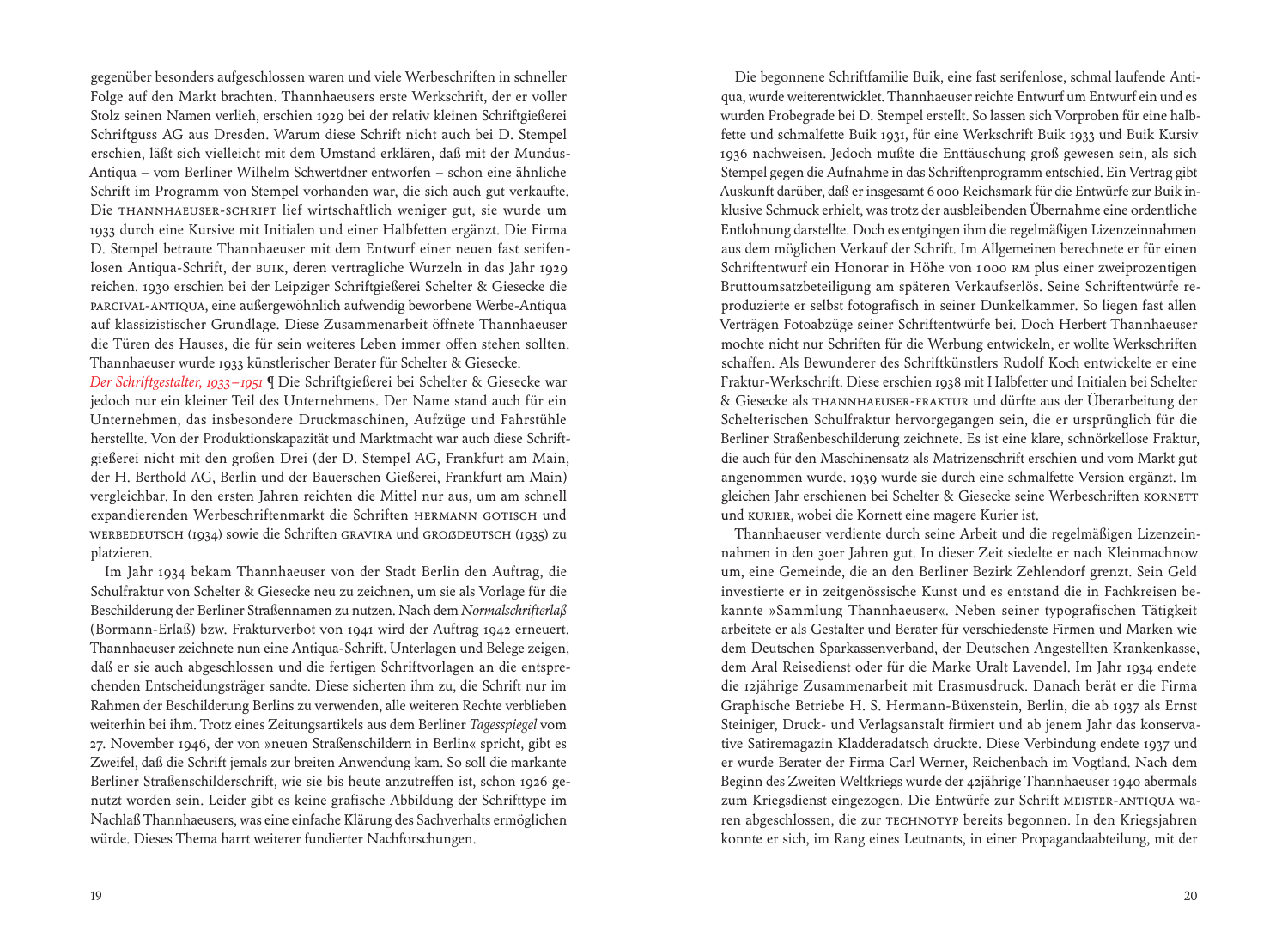Funktionsweise von Setzmaschinen vertraut machen. Im Jahre 1943 wurden Verträge über die Setzmaschinenschrift Europa-Antiqua mit der Setzmaschinenfabrik Mergenthaler in Berlin geschlossen. Diese Schrift hatte Thannhaeuser primär für die besonderen Gegebenheiten der Linotype-Setzmaschine entworfen. Die Handsatzversion sowie die Auszeichnungsschnitte sollten bei Schelter & Giesecke erscheinen, wie seine anderen Schriften. 1945 gerät er, körperlich unversehrt, in amerikanische Kriegsgefangenschaft. So schrieb er am 22. November 1945 aus einem Gefangenenlager bei Reims (Frankreich) folgenden Brief an die Firma D. Stempel, Frankfurt am Main:

#### *"Sehr geehrte Herrn!*

*In der Annahme, daß die Firma die Zeit überstanden hat und einige Herren da sind, denen ich oder meine Arbeiten bekannt sind, möchte ich Sie bitten, mir in dem Rahmen der Möglichkeiten bei der Benachrichtigung meiner Familie behilflich zu sein und gegebenenfalls auch die Firma Mergenthaler in Kenntnis meiner Lage zu bringen. Ich bin in amerikanischer Kriegsgefangenschaft in Frankreich, bin gesund, werde ausreichend verpflegt, anständig behandelt und kann im Beruf arbeiten."*

 Nach der amerikanischen Kriegsgefangenschaft folgt die russische. Thannhaeuser wurde im ehemaligen KZ Sachsenhausen interniert. Viele der Sonette, die seine Frau später veröffentlichen sollte, schrieb er in jenen Tagen. Nachdem man Thannhaeusers »Unbedenklichkeit« feststellte wurde er am 1. September 1946 als »entnazifiziert« entlassen. Sein Haus in Kleinmachnow war unterdessen von russischen Soldaten genutzt worden, ein Großteil der Kunstsammlung ging dabei verloren. Dennoch hatte seine Familie die Kriegszeit vergleichsweise gut überstanden. Haus und Boden wurden zurückgegeben, seine Frau Gertrud und Sohn Walter, der in russischer Kriegsgefangenschaft war, überlebten. Doch es war noch nicht die Zeit gekommen, die typografische Arbeit wieder praktisch aufnehmen zu können. Wie vieles war auch die Mergenthaler Setzmaschinenfabrik in Berlin zerstört und die Europa-Antiqua konnte nicht realisiert werden. Die Schriftguss AG in Dresden hatte ebenfalls Beschädigungen erlitten. Nur die Abteilung Schriftguß bei Schelter & Giesecke blieb als einzige Schriftgießerei in Ostdeutschland fast unbeschädigt, wurde jedoch enteignet und zerschlagen. So arbeitete Thannhaeuser vorrangig als Berater und Zeichner für verschiedene Berliner Verlage. Für den Zeitraum von 1946 bis 1948 lassen sich Arbeiten für die Verlage Transmare, Deutsche Buchvertriebs- & Verlagsgesellschaft und Williams & Co., bekannt für die Reihe *Williams Jugendhefte* nachweisen.

 Herbert Thannhaeuser richtete sich in Kleinmachnow und somit in der russischen Besatzungszone ein. Dies lag nahe, denn schließlich lag fast seine gesamte Schrift schaffende Vergangenheit und somit sein zukünftiges wirtschaftliches Auskommen im Osten Deutschlands bei Schelter & Giesecke bzw. deren

Nachfolgefirma, dem VEB Buchdruckmaschinenwerke. Thannhaeuser sah sich oft genötigt ‒ wie so viele Freiberufler in Ostdeutschland ‒ sich für seine Tätigkeit vor staatlichen Stellen rechtfertigen zu müssen. Beispielhaft schilderte er in einem Brief vom 4. Januar 1948 an die Redaktion der Zeitung *Neues Deutschland* ‒ für die er später den Namenszug gestalten sollte ‒ zum Artikel »Kontrolle der Geistesschaffenden« folgendes:

*"Hampel und Pampel" sitzen aber auch auf dem Arbeitsamt. Sie wollen feststellen, ob ich auch ausgelastet bin. Künstler sind bekanntlich Faulpelze. Nicht die Umsatzsteuer-Erklärung, nicht die in vielen Stunden entstandenen neuen Arbeiten des "Heimkehrers" können "Hampel und Pampel" überzeugen. Sie sagen ganz schlicht: "Das Einkommen verdient ein Künstler in zwei Stunden. Und es hat kein Zweck, daß Sie mir Ihre Arbeiten zeigen, ich kann daraus nicht ersehen, ob Sie 'ausgelastet' sind." Bitte, das ist kein Witz, das ist mein Erlebnis! Ich habe "Hampel" eingeladen, meinen Arbeitsalltag mitzuspielen und mir bei der Herstellung eines "Williams Jugendheftes, Pu der Bär" die Arbeitsstunden zu notieren, die notwendig sind, um dem Arbeiterkind für 75 Pfennige Unterhaltungsstoff in anständiger und erfreulicher Form zu schaffen. "Pampel" hat noch einmal Gnade vor Recht ergehen lassen, und ich darf weiter meinen Beruf ausüben, den man überdies auch registriert hat, und brauche nicht für einen Parfümeriehändler leere Flaschen einzukaufen.*

Nur so ist es zu erklären, daß Thannhaeuser, der jegliches politisches Engagement vermied, am 30. Januar 1947 Mitglied im Kulturbund wurde und später im Verband Bildender Künstler Deutschlands (VBKD), der sich aus dem Kulturbund heraus entwickelte. Er ließ sich nur insoweit auf das politische System ein, wie es für seine freischaffende Arbeit unbedingt notwendig war. Mit der Währungsreform am 21. Juni 1948 und der Einführung der D-Mark in den westlichen Besatzungszonen verschärfte sich die Lage in der Ostzone, eine dauerhafte Spaltung wurde absehbar. Der freie innerdeutsche Warenverkehr war durch die Währungsreform beeinträchtigt. Wichtige Industriegüter aus der Westzone, zu denen auch Satzschriften und Matrizen gehören, waren plötzlich unerreichbar für Ost-Betriebe. Im Wesentlichen mußte die gesamte Nachfrage nach neuen, frischen Schrifttypen von den Produktionsstätten der ehemaligen Schriftgießerei Schelter & Giesecke aus Leipzig sowie der (nun als KG firmierenden) Schriftguss aus Dresden befriedigt werden. Frisch gegossene Typen gab es oft nur gegen die Rückgabe von Altmetall. In jenem Jahr 1948 erschienen die ersten Bleisatztypen der Schrift TECHNOTYP, deren Entwürfe Thannhaeuser schon vor dem Krieg begonnen hatte. Die Egyptienne Technotyp war Thannhaeusers Antwort auf die erfolgreichen Pendants der großen Schriftgießereien, wie der Memphis (Stempel), der City (Berthold) und der Beton (Bauersche). Besonders die fetten Grade dieser Schrift fanden in der frühen DDR häufige Verwendung. Thannhaeuser konnte sich nun wieder vermehrt seinen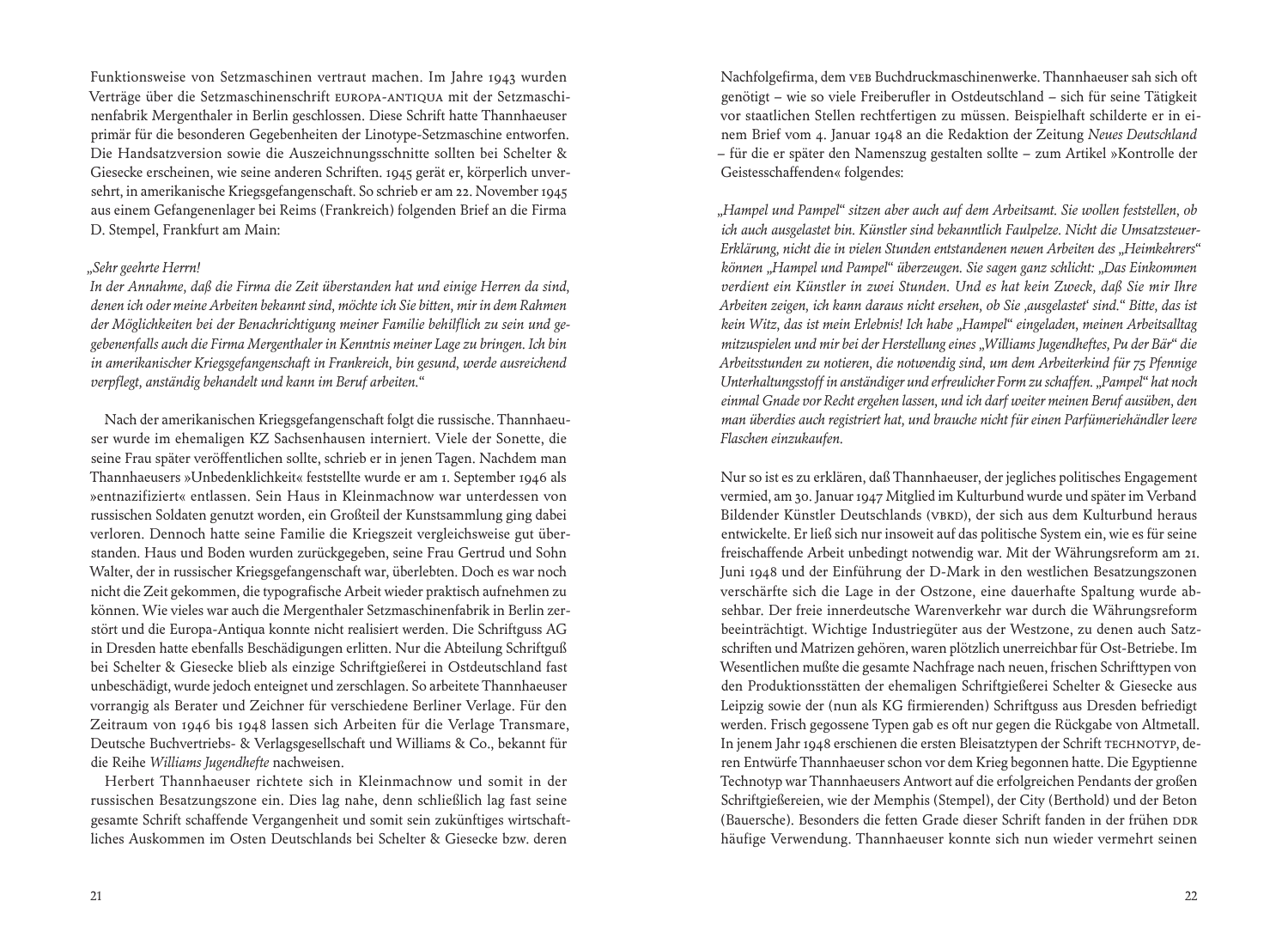Schriften widmen und war bemüht, seine brachliegenden Schriftentwürfe zu realisieren und die Verträge aus den Vorkriegsjahren, die er mit den Schriftgießereien eingegangen war, auf die Nachfolgefirmen zu übertragen und zu erneuern. Die Spaltung Deutschlands war durch die Blockade West-Berlins von 1948 bis 1949 und durch die Verkündung des Grundgesetzes und die ersten Bundestagswahlen zementiert. Diese Umstände gingen auch an der Familie Thannhaeusers nicht spurlos vorüber. Sein Sohn Walter, der in russischer Kriegsgefangenschaft im Bergwerk arbeiten mußte, sah für sich keine Zukunft im Sozialismus und der DDR. Er siedelte nach West-Berlin über. Im Mai 1951 wurde die frühere Schriftgußabteilung von Schelter & Giesecke in Leipzig, die jetzt zum VEB Buchdruckmaschinenwerke gehörte, mit der nun als VEB firmierenden Schriftguss in Dresden per Ministeriumsbeschluß vereinigt. Bei Schriftguss hatte man bereits begonnen, eine eigene Matrizenproduktion aufzubauen, um unabhängig von westdeutschen Lieferungen zu werden. Die Nachfolgefirma von Mergenthaler, die Linotype GmbH aus Frankfurt am Main, hatte Anfang der fünfziger Jahre schon ein breites Schriftenprogramm für Matrizen. So etwa die Schriften Baskerville, Bodoni, Candida, Excelsior, Garamond, Norddeutsche-Antiqua, Palatino, Ratio Latin, Trajanus, Memphis, Neuzeit-Grotesk und Erbar-Grotesk. Bei Schriftguss hingegen entwickelte man bescheiden eine im besten Sinne gesichtslose Alltags-Antiqua für den Zeitungsdruck, die Primus (1950). Sie war die erste eigene Matrizenschrift der DDR. Es folgten weitere Eigenentwicklungen bzw. Konvertierungen der – einst von Arno Drescher für die Schriftguss AG gestalteten ‒ Schriften Super-Grotesk (1950) und Fundamental-Grotesk (1952).

*Der Meister, 1951 – 1963* ¶ Im Oktober 1951 wurde der 52jährige Thannhaeuser durch das Ministerium für Leichtindustrie der DDR zum künstlerischen Leiter der vereinten Betriebe berufen. Im selben Monat erhielt der Zusammenschluß den Namen Typoart. Seine Frau Gertrud wird später im Begleitschreiben zum Erinnerungsbuch an ihren Mann folgendes schreiben: *… Es war auch nicht meine Aufgabe zu erwähnen, daß die Zusammenlegung der Schriftgießereien in Leipzig und Dresden zu einem Betrieb von meinem Mann angeregt und auch die Namensnennung VEB Typoart sein Werk war.*

 Als eine der ersten Handlungen wurde zwischen Herbert Thannhaeuser und dem VEB Typoart ein Lizenzvertrag mit Datum vom 1. Oktober 1951 geschlossen. Darin sicherte er sich für seine im Produktionsprogramm befindlichen Schriften vierteljährliche Lizenzzahlungen in Höhe von fünf Prozent aller Verkaufserlöse sowie 2,5 % bei Matrizenschriften für einen Zeitraum von 30 Jahren ab Veröffentlichung. Der Vertrag umfaßte seine Schriften Parcival-Antiqua (1930), Thannhaeuser-Schrift (1932), Hermann-Gotisch (1933), Gravira (1935), Kurier (1939), Thannhaeuser-Fraktur (1939), Meister-Antiqua (1949), Technotyp (1949) und Europa-Antiqua. Bemerkenswert sind die Jahreszahlen, die mitunter von den veröffentlichten Erstgußjahren etwas abweichen. Bei der Thannhaeuser-Schrift

wurde offenbar gerundet, da sie 1929 erstmalig erschien und später 1933 und 1934 ergänzt wurde. Seine Meister-Antiqua wurde offiziell erst seit 1952 bei Typoart gelistet. Ebenfalls bemerkenswert ist die Europa-Antiqua, jene Schrift, die ursprünglich hätte bei Mergenthaler bzw. bei Linotype erscheinen sollen. Sie tauchte nun wieder als Bestandteil des Vertrages auf, allerdings noch ohne Jahreszahl. Man wartete noch auf einen geeigneten Zeitpunkt für die Umsetzung. Als speziell für die Matrize und den Zeitungsdruck entworfene Schrift wäre sie eigentlich prädestiniert, doch das Produktionsprogramm für Schriften dieser Gattung wurde durch die Schriften Primus, Super-Grotesk und Fundamental-Grotesk bereits abgedeckt. Man brauchte klassische Schriften, um alle Satzaufgaben für die Buchproduktion erfüllen zu können. In einem Prospekt, der als Beilage der Fachzeitschrift *Papier und Druck* in der Nr. 2 von 1952 erschien, stellt Thannhaeuser die neue Firma Typoart und seine Schriften Meister-Antiqua und Technotyp vor. Diese Schriften waren zwar neu, gedanklich stammten sie aber aus einer Zeit, die längst vorbei war. Die Meister-Antiqua entsprach 1952 nicht mehr dem Geschmack der Zeit, der von Schriften wie der Palatino (1950) von Hermann Zapf oder der Trump-Mediäval (1954) von Georg Trump besser aufgegriffen wurde. Ähnliches läßt sich über die Technotyp sagen, die wie ihre Pendants, die Memphis (1929), die City (1930) und die Beton (1936) eher dem Zeitgeist der 1930 Jahre entsprach. Dennoch fanden die Schriften im fast abgeschlossenen ostdeutschen Wirtschaftsraum, mangels Alternativen, eine breite Verwendung.

 Im Jahr 1952 erschienen die Erler-Versalien, die nach dem Stempelschneider-Meister Otto Erler (1890 – 1965) benannt wurden, der schon bei Schelter & Giesecke lernte und Thannhaeusers Schriften schnitt. Thannhaeuser wurde mit der Aufgabe betraut, klassische Matrizenschriften für die Buchproduktion zu entwerfen. 1955 erschien die GARAMOND, die er nach historischem Vorbild neu interpretierte. Die Schrift wurde für Matrizen des Linotype- (Maschinenmatrizen) und Monotype-Systems (Rahmenmatrizen) sowie für den Handsatz hergestellt. Sie stieß in Fachkreisen auf wohlwollende Kritik und wird allgemein als eine der besten schriftgestalterischen Leistungen Thannhaeusers angesehen. Es gibt natürlich auch Kritiker, denen die Antiqua zu geradlinig im Vergleich zu anderen Interpretationen ist. Die Kursive der Handsatzversion dürfte allerdings über alle Kritik erhaben sein. Wenn sie heute dennoch wenig Beachtung findet, so liegt dies nicht nur daran, daß es an einer zeitgemäßen, angemessenen digitalen Umsetzung fehlt, sondern auch daran, daß diese Schrift in der DDR eine derart breite Anwendung fand, daß man ihrer überdrüssig war. Zudem gibt es heute eine breite Auswahl zum Thema Garamond. Dennoch war sie für ihre Zeit zweckmäßig und ist bis heute schön. Dabei ist zu beachten, daß der Entwurf klassischer Schriften für Matrizen immer ein Kompromiß darstellte. Wir sollten deshalb nicht von den technischen Deformationen der Werkdruckgrade auf die Unfähigkeit der Entwerfer und Stempelschneider dieser Zeit schließen. Rein aus wirtschaftlichen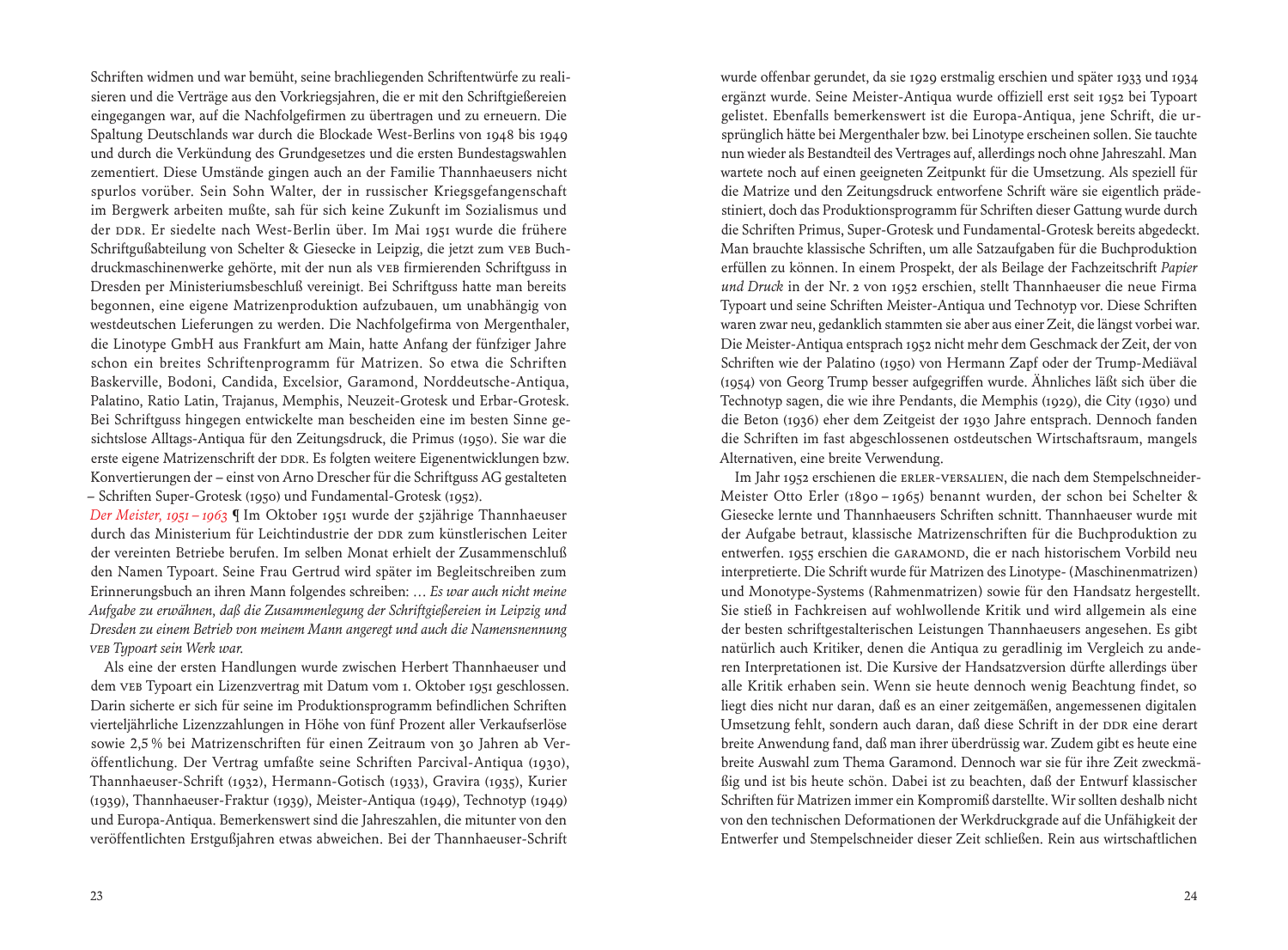und technischen Erwägungen heraus wurden auch die Werksatzgrade für den Handsatz kompatibel zum Bild der Matrizenschriften entworfen. So sollte für die künstlerische Beurteilung allein die Handsatzversion, wie sie ab 14 Punkt erhältlich war, dienen. Die LOTTO, eine Werbeschrift, erschien ebenfalls im Jahr 1955. Weiterhin arbeitete Thannhaeuser an der Interpretation einer DIDOT, die ebenso erfolgreich wie die Garamond für alle Satzsysteme entwickelt werden sollte. Sie erschien 1958, stieß aber nur auf geringen Beifall. Sie wird allgemein als zu kontrastreich bzw. als zu dünn in den wichtigen Werkdruckgraden angesehen. Ein Mangel den nicht nur das Original aufweist, sondern fast die ganze Reihe klassizistischer Schriften von den Anfängen bis in unsere heutige digitale Zeit. Im Grunde gleicht die Aufgabe, eine klassizistische Schrift für den Werksatz, also für Schriftgrößen von 6 – 12 Punkt zu gestalten, der Quadratur des Kreises. Es sind gerade jene herausragenden Stilmerkmale (der scharfe Kontrast, das Wechselspiel zwischen dünnen und dicken Linien), die dieser Schriftgattung eine edle und zeitlose Anmutung geben. Jedoch muß gerade dieses Wechselspiel weitgehend eliminiert werden, um eine gute und angenehm lesbare Werkschrift zu erhalten. Insofern sollte sich die Kritik an Thannhaeusers Didot relativieren.

 Nachdem Typoart eine erste kleine Auswahl an Matrizenschriften für den Buch- und Zeitungsdruck produzierte, konnte Thannhaeuser seine bereits in den Kriegsjahren und ursprünglich für Mergenthaler entworfene Schrift, die Europa-Antiqua, umsetzen. Die Matrizenversion erschien ebenfalls 1958 und bot eine willkommene Alternative zur robusten, aber gesichtslosen Primus. Auch hier ist man versucht wie bei der Meister-Antiqua oder der Technotyp zu argumentieren. Doch die jetzt Liberta-Antiqua genannte Schrift enthält genügend Neues. Sie ist ebenfalls robust und eine hervorragende Mengensatzschrift bzw. Werkschrift, die nicht nur auf schlechtem Zeitungspapier gut zu lesen ist. In den größeren Graden entfaltet sie eine Eigentümlichkeit, wodurch sie auch für die Werbung interessant wurde. Die Liberta-Antiqua steht gleichberechtigt neben der Garamond im Werk Thannhaeusers und wird in den nachfolgenden Jahren bis 1961 weiter ausgebaut. Sie ist diejenige seiner Schriften, die – obwohl stark persönlich geprägt – noch am ehesten das Attribut zeitlos verdient. Dies genau ist es, was eine gute Werkschrift auszeichnet und das höchste Lob für den Gestalter darstellt.

 Im Jahr 1960 wurde Herbert Thannhaeuser, der weder nach Öffentlichkeit drängte noch Mitglied der SED war, der Kunstpreis der DDR angetragen und am 10. März 1960 durch den damaligen Kulturminister Alexander Abusch für seine Entwicklung neuer Schriftenformen und Schriften verliehen.

 Doch Thannhaeusers Person und Wirken fand auch reichlich Kritiker. Er war nicht der vorzeigbare Kommunist und Antifaschist. Thannhaeuser, nun kurz vor dem Ruhestand stehend, paßte nicht mehr so recht in die »neue« sozialistische Zeit. Direkte Angriffe unterblieben, doch wurde mehr oder weniger offen Kritik am einseitig von Thannhaeuser geprägten Schriftprogramm von Typoart geübt. Albert Kapr wurde (wenn auch die Formulierung *bewußt* Spekulation bleiben wird) als möglicher Nachfolger aufgebaut. Der rund 20 Jahre jüngere Kapr verkörperte vieles, was Thannhaeuser nicht bieten konnte. Er war aktiver Antifaschist, besaß einen akademischen Titel, studierte bei Prof. Ernst Schneidler in Stuttgart und wechselte aus politischer Überzeugung in die DDR. Dort arbeitete er als Dozent in Weimar und Leipzig, knüpfte Beziehungen und baute in Leipzig sein Institut für Buchgestaltung auf. Doch eines verband beide: Sie waren aus vollem Herzen Schriftgestalter. Kapr entwickelte mit seinen Schülern und einigen Mitarbeitern von Typoart, neben der offiziellen Agenda, vorzeigbare und zeitgemäße Werbeund Werkschriften, die als Probegrade realisiert wurden. Kapr stellte diese Schriften in einem 16-seitigen Artikel in der Zeitschrift *Papier und Druck* Nr. 1 von 1963 vor. Dieser Beitrag muß als offene Kampfansage an die Führung von Typoart und damit an Thannhaeuser gelesen werden. Jener Artikel wäre ohne Billigung entsprechend interessierter Kreise in der DDR nicht vorstellbar gewesen. Daraufhin entflammte ein offener Meinungsstreit um Satzschriften, der in den folgenden Ausgaben dieser Zeitschrift geführt wurde. Man stimmte letztlich darin überein, daß eine Zusammenarbeit zwischen dem Institut für Buchgestaltung und dem VEB Typoart angestrebt werden müsse. Herbert Thannhaeuser stirbt jedoch überraschend am 12. April 1963 in Kleinmachnow und die Diskussion geht ohne ihn weiter. Doch eines ist nun klar: der Weg für seinen Nachfolger Albert Kapr ist frei und dieser wird 1963 erwartungsgemäß künstlerischer Leiter von Typoart.

 Thannhaeuser hinterließ kein Testament. Sein Haus und Grund erbte seine Witwe Gertrud, die wenig später zur Familie ihres Sohnes nach West-Berlin übersiedelte. Typoart erfüllte weiterhin seine Pflichten aus den Lizenzverträgen, nun aber gegenüber seiner Frau, die als einzige erbberechtigt war. Posthum erschien die letzte Schrift Thannhaeusers, die Magna-Antiqua, zur Frühjahrsmesse 1965. Auch sie war eine für die Matrize entworfene Mengensatzschrift, weit weniger persönlich geprägt als die Liberta. Sie fand vor allem im Zeitungsdruck breite Anwendung. Erst fünf Jahre nach Thannhaeusers Ableben erschien ein kleines Erinnerungsbüchlein mit seinen Sonetten. Diese Veröffentlichung war nur durch beharrliches intervenieren seiner Witwe möglich geworden.

 Herbert Thannhaeuser hinterläßt der Gesellschaft ein breites typografisches Werk, welches exemplarisch seine Epoche widerspiegelt. Es war ihm immer ein besonderes Anliegen, nicht für eine Elite künstlerisch tätig zu sein, sondern für die breite Masse. In zahllosen Zeitungen, Zeitschriften und Büchern kommt dies zum tragen getreu dem Wort von Kurt Weidemann: *Schriftkunst ist anonym; sie hat ihre Kenner, aber sie hat kein Publikum.*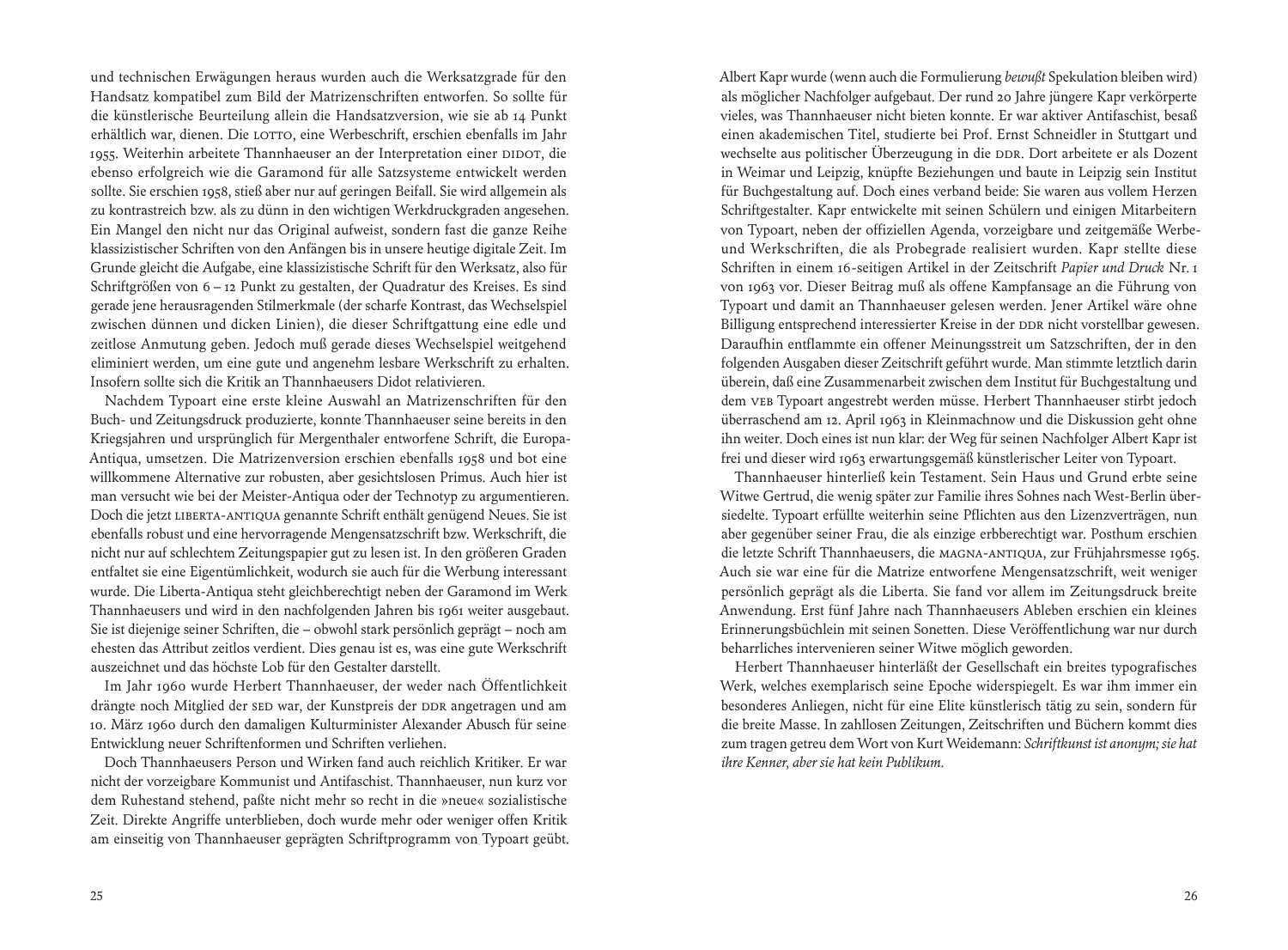Herbert Thumbauser non soun 1. April  $A\ddot{q}$  13 dist Innh lim mifmaxkann nom in usseled in simm Vam On Sort Lenn Williamm

Pzírlin Pe*hématoerg 2,31.4m 191*4.<br>U cemp*loh 8* 

MAX HUHN

Porzellan-Malerel Haustste R

# ATELIER DEUTSCH / BERLIN-SCHÖNEBERG 3

### HAUPTSTRASSE 63 / TELEFON: NOLLENDORF 649

Lehrzeugnis.

Herbert Thannhaeuser war vom 1. Juli 1914 bis zum 1. Juli 1916 Lehrling in unserem Atelier.

Er hat sich während dieser Zeit als fleissiger und williger Mitarbeiter gezeigt, und hat sich Kentnisse im graphischen und ornamentalen Zeichnen und Malen, und in der Ausführung von Reklame-Entwürfen jeder Art angeeignet, die ihn befähtgen, von nun ab als Zeichner selbstständig zu arbeiten.

Ebenso waren wir mit seiner Führung stets durchaus zufrieden. Er verlässt seine Lehrstelle, um sich weiter fortzubilden.

Für den im Felde stehenden Kunstmaler Ernst Deutsch

1. Juli 1916.

Source 1 certificat of the porcelain painter to Max Huhn Source 1 certificat of the Atelier Deutsch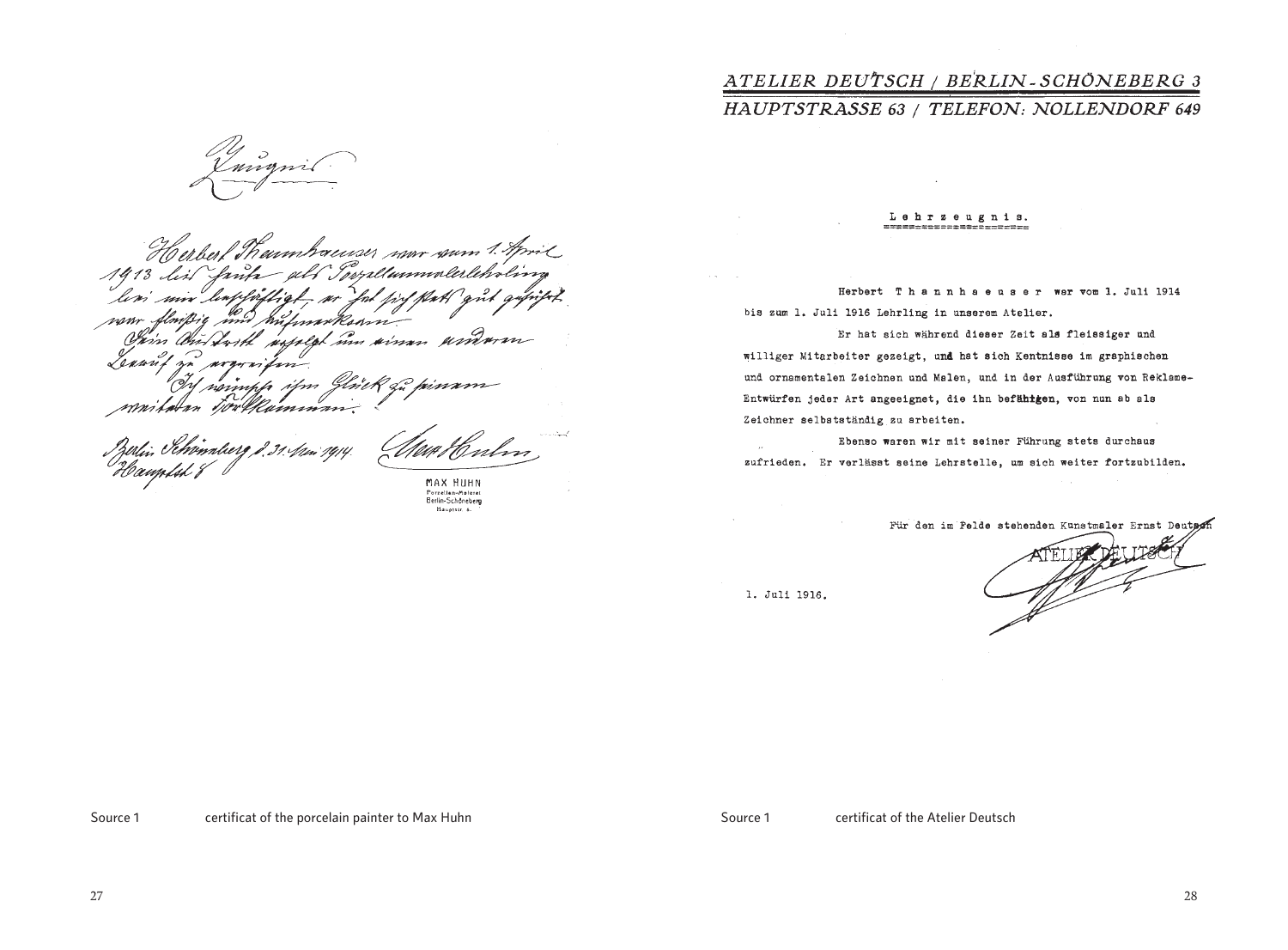Abschrift

Herbert Thannhaeuser

22.11.1945

Schriftgießerei D.Stempel AG.. Frank.urt - Main

Sehr geehrte Herren!

In der Annahme, daß die Firma die Zeit überstanden hat und einige Herren da sind, denen ich oder meine Arbeiten bekannt sind, möchte ich Sie bitten, mir in dem Rahmen der Möglichkeiten bei der Benachrichtigung meiner Familie gehilflich zu sein und gegebenenfalls auch die Fa.M.rgenthaler in Kenntnis meiner Lage zu bringen:

" Ich bin in amerikanischer Kriegsgefangenschaft in Frankreich, bin gesund, werde ausreichend verpflegt, anständig behandelt und kann im Beruf arbeiten."

Ein Briefwechsel mit der Familie ist für die PoW noch nicht zustande gekommen. wir hoffen. daß jetzt ein Anfang gemacht wird.

> Nehmen Sie mit meinen besten Grüßen herzlichen Dank für alle Ihre Bemühungen

> > Ihr gez. Thannhaeuser

#### Meine PoW-Anschrift:

Lt.Herbert Thannhaeuser, 31G-2366653 PWIB-France US-Army 215 Labor Service Co.  $(TC)$  (G)

lo28 Labor SPVN.CO. 1st Labor SPUN-Area

Camp Oklahoma City Stockade

An den Vorstand der Schriftgießerei D.Stempel A.G. Frankfurt - Süd

Geliefert Eingesandt durch A.Ehry - Ffm.-Höchst Schloßplatz 6

TYPOART VEB DRUCKTYPEN, MATRIZEN IND MESSINGLINIEN

DRESDEN N 6. AM 1.10.1951 GROSSENHATNER STR. Q

#### Vertrag

zwischen

Typoart VEB, Dresden

bout.

Herrn Herbert Thannhaeuser, Kleinmachnow.

1. Typoart VEB übernimmt die von Herrn Thannhaeuser entworfenen und unter seiner führenden Mitarbeit in den Firmen Schelter & Giesecke AG, Leipzig; "Polygraph" Druckmaschinen und Schriftguss KG, Dresden, entstandenen Schriften und Schriftfamilien unter den gleichen Bezeichnungen

| İ٠ | Parcival Antiqua     | (1930. | 6 C  |
|----|----------------------|--------|------|
| 2. | Thannhaeuser-Schrift | 1932   | ひよ   |
| 3. | Hermann-Gotisch      |        | 60 F |
| 4. | Gravira              |        | 人口论  |
| 5. | Kurier               |        |      |
| 6. | Thannhaeuser-Fraktur |        |      |
| ۰. | Meister-Antiqua      | 1940   |      |
| 8. | Technotyp            |        |      |
|    |                      |        |      |

- 9. Europa-Antiqua
- 2. Typoart VEB zahlt Herrn Thannhaeuser einen Verkautsanteil von % aller Verkäufe dieser Schriften, bei Setzmaschinen-Matrizenschriften, die aus diesen Schriften entstehen werden, 2 1/2 %.

Die Zahlung dieses Verkaufsanteils beginnt mit dem 1. Juli 1951; sie erstreckt sich auf die Dauer von 30 Jahren, gerechnet vom 1. Januar des neben dem Namen der Schrift in Klammern angegebenen Erscheinungsjahres dieser Schrift. In Alammein ausges-Regelung bewirkt, so tritt diese Vereinbarung ausser Kraft. Ausser der Ehefrau des Urhebers sind keine weiteren Erben bezugsberechtigt.

Die Verrechnung des Umsatzanteils erfolgt vierteljährlich im ersten Monat des folgenden Quartals.

3. Herr Thannhaeuser verpflichtet sich, alle noch erforderlichen Garnituren, Zeichen oder Schmuck für die unter 1 bis 9 genannten Schriften sowohl für den Guss von Schriften als auch für die Setzmaschinen-Matrizenherstellung zu zeichnen und Korrekturen ohne besondere Honorierung vorzunehmen.

4. Gerichtsstand: Dresden.

Jannsburg !

Source 2 transscript of a telegram by Thannhaeuser sent from a captivity of war camp to the type foundry D. Stempel

Source 1 License agreement between VEB Typoart and Thannhaeuser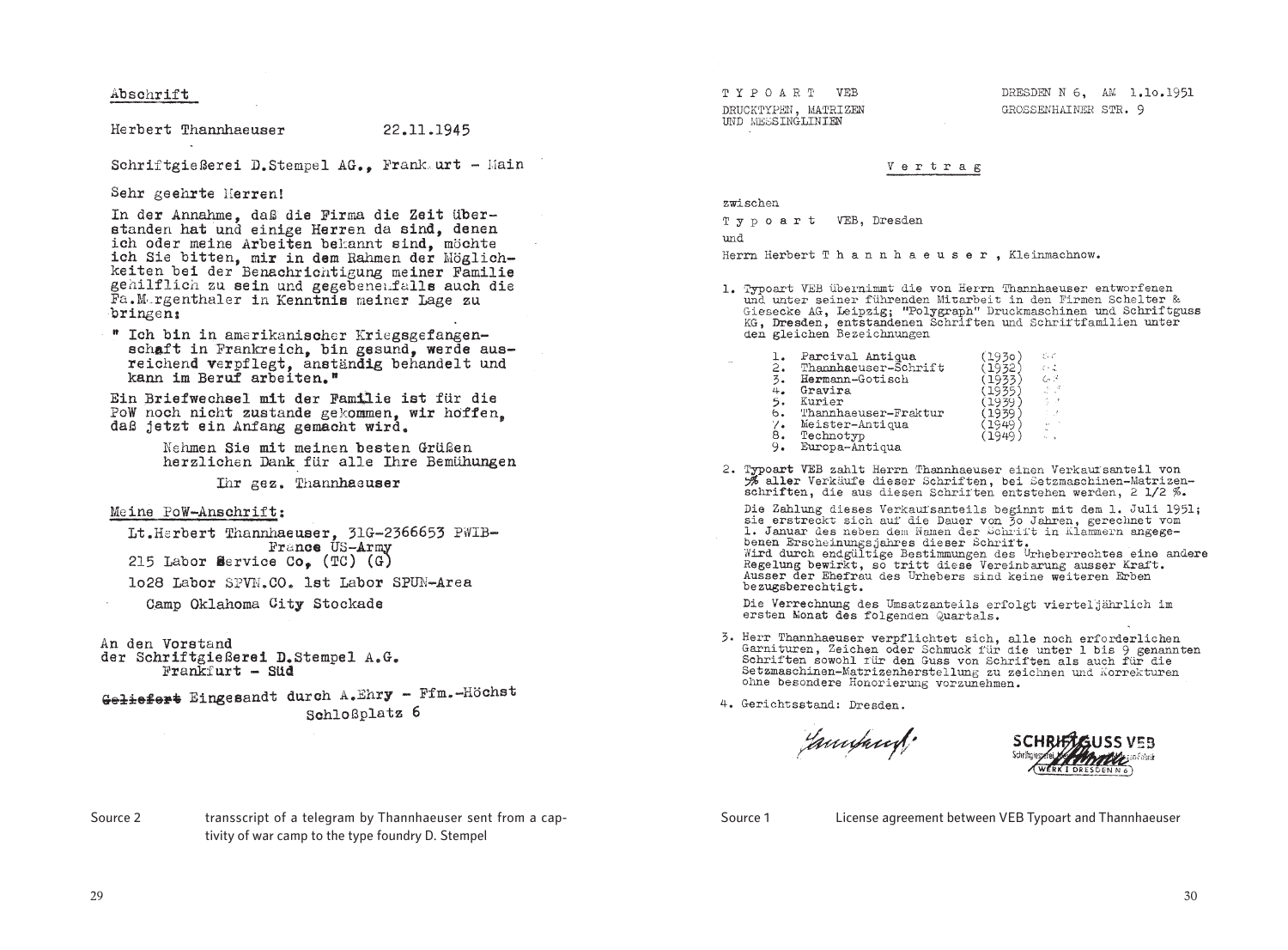## **REGIERUNG DFR** DEUTSCHEN DEMOKRATISCHEN REPUBLIK **MINISTERIUM FUR KULTUR**

## IN ANERKENNUNG SEINER HERVORRAGENDEN LEISTUNGEN AUF DEM GEBIET DER SCHRIFTKUNST **VERLEIHE ICH**

#### HERRN HERBERT THANNHAEUSER

## UNTER BESONDERER WURDIGUNG SEINER VERDIENSTE **BEI DER ENTWICKLING NEUER SCHRIFTFORMEN UND SCHRIFTEN DEN**

# **KUNSTPREIS**

**DER** DEUTSCHEN DEMOKRATISCHEN REPUBLIK In den vergangenen Jahren hatte ich oftmals den Verdacht von den Menschen, die von meinem Vorhaben wußten, als Schwindlerin betrachtet zu werden. Tenn ich Ihnen heute ein Ssemplar des Erinnerungsbändehen für meinen verstorbenen Sann zueigne. möchte ish noch einiges klarstellen.

Bs war kein einfaches Vorhaben auf das ich mich einließ. Rei der ersten Besprechung in Leinzig ahnte ich nicht, daß Jahre vergehen sollten, ehe es fertig vorliegen würde. Es war mir auch nicht möglich, durch die Verhältnisse Ost und West, mehr Tinfluß darauf zu nehmen. Obwohl die von mir gewünschte Schriftart, eine Schöpfung reines Mannes, auch auf der Setzmaschine vorlag, wurde der Text von Hand gesetzt. Die wichtigen betrieblichen Belange von V E B Typeart gestatteten nur zeitweilig an dieser Aufgabe zu arbeiten. Es war auch nicht einfach den Buchbinder zu finden und das benötigte Naterial. Trotzdem kann ich mit dem Sndergebnis zufrieden sein. Wein Dank gebührt dem Terausgeber.

Die mitteilung über den Lebensweg wollte ich kurz halten, darum unterblieben von mir nähere Angaben über die gebrauchsgraphische Arbeit und ihre Auftraggeber. Es war auch nicht meine Aufgabe zu erwähnen. daß die Zusammenlegung der Schriftgießereien in Leipzig une Dresden zu einem Betrieb von meinem Mann angeregt und auch die Namensgebung VEB Typoart sein Werk war.

Im Interesse der Herstellungs-Genehmigung wurde vom Merausgeber einiges eingefügt.

Ich hoffe, daß jeder Empfänger trotzdem den Menschen wiederfindet. den er mit seinen Erinnerungen an gemeinsame Arbeit früherer Jahre verbindet. Wenn auch alle besonderen Gelegenheiten. 5. Todestag und 70. Geburtstag vergangen sind, wünsche ich mir eine gute Aufnahme.

Gertrud Thannhaeuser

**BERLIN DEN 10. März 1960** 

**DER MINISTER** 

Aleriander Abusel

Source 4 State Award of Art of the GDR to Thannhaeuser Source 3 letter from Gertrud Thannhaeuser accompanying the book:

Herbert Tannhaeuser zum Gedenken